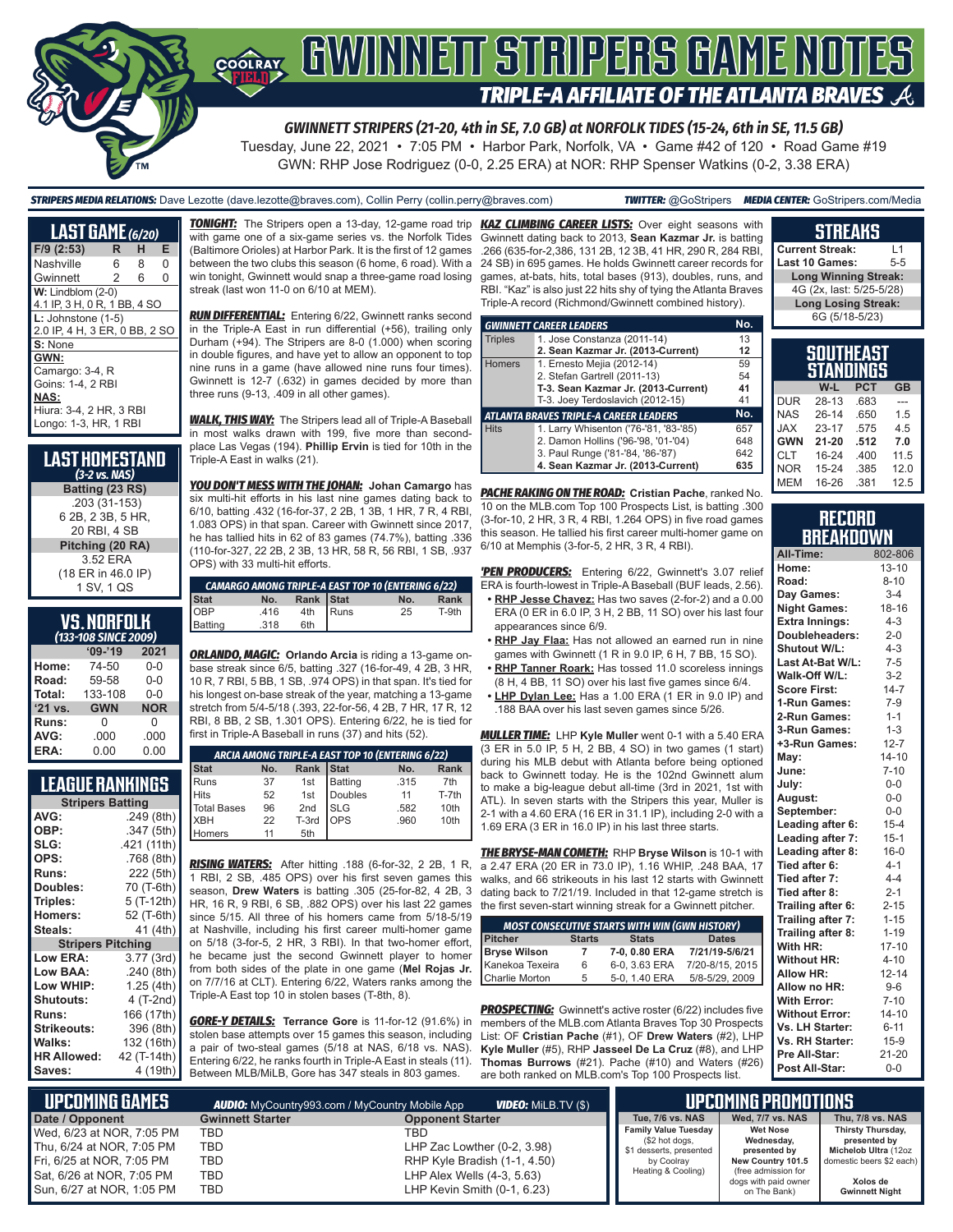

#### *TUESDAY, JUNE 22, 2021 AT NORFOLK*

| <b>MANAGER MATT TUIASOSOPO</b><br>Matt Tuiasosopo is in his first season as Gwinnett manager and his third season<br>as a coach in the Atlanta Braves organization in 2021. He was named the seventh<br>manager in team history on 3/30/21. Tuiasosopo is both the youngest manager in<br>team history (turned 35 on 5/10) and the first former Gwinnett player to manage the<br>club (hit .221 with 19 HR, 73 RBI in 178 games from 2016-17).<br>Tuiasosopo made his managerial debut in 2019 with Class-A Rome, leading the club<br>to a 65-74 record and earning Atlanta's Bobby Cox Award for minor league manager<br>of the year. He was set to return to Rome in 2020, but was reassigned to the Braves<br>Alternate Site at Coolray Field once the MiLB season was canceled.<br>W-L<br><b>PCT</b><br><b>Playoffs</b><br><b>Tuiasosopo's Managerial Career</b><br>Games<br>With Gwinnett (1 Season):<br>41<br>$21 - 20$<br>.512<br>0<br>MiLB Career (2 Seasons):<br>86-94<br>.478<br>$\mathbf 0$<br>180                                                                                                                             | <b>VS. 2021 OPPONENTS</b><br>Road<br>Home<br>Total<br>Home<br>Road<br>Total<br><b>CHA</b><br>COL<br>$5 - 1$<br>$5 - 1$<br>$---$<br>$\overline{a}$<br>$---$<br>$\cdots$<br><b>DUR</b><br>LOU<br>$4 - 2$<br>$4 - 2$<br>$\overline{a}$<br>$\overline{a}$<br>$\overline{a}$<br>$\overline{a}$<br><b>JAX</b><br>$1 - 5$<br>$1 - 5$<br><b>MW DIV</b><br>$4 - 2$<br>$0-0$<br>4-2<br>---<br><b>MEM</b><br>$5 - 1$<br>$3 - 3$<br>$8 - 4$<br><b>NAS</b><br>$3-2$<br>$0-6$<br>$3 - 8$<br>NOR<br>---<br>---<br><b>SE DIV</b><br>$17 - 18$<br>$9 - 8$<br>$8 - 10$<br>LAST AT-BAT WINS (7)<br>The Stripers are 7-5 (.583) in games decided in the last at-bat in 2021.<br>Date/Opponent<br><b>Score</b><br><b>Game-Winning Play</b><br>5/4 at Charlotte<br>10-9 (12th)<br>Almonte scores on E4 (Reynolds)                                                                                                                                                                                                                                                       |
|-------------------------------------------------------------------------------------------------------------------------------------------------------------------------------------------------------------------------------------------------------------------------------------------------------------------------------------------------------------------------------------------------------------------------------------------------------------------------------------------------------------------------------------------------------------------------------------------------------------------------------------------------------------------------------------------------------------------------------------------------------------------------------------------------------------------------------------------------------------------------------------------------------------------------------------------------------------------------------------------------------------------------------------------------------------------------------------------------------------------------------------------|---------------------------------------------------------------------------------------------------------------------------------------------------------------------------------------------------------------------------------------------------------------------------------------------------------------------------------------------------------------------------------------------------------------------------------------------------------------------------------------------------------------------------------------------------------------------------------------------------------------------------------------------------------------------------------------------------------------------------------------------------------------------------------------------------------------------------------------------------------------------------------------------------------------------------------------------------------------------------------------------------------------------------------------------------|
| All staff bios available in the 2021 Stripers Media Guide<br><b>EJECTIONS</b> <sup>(2)</sup><br>Date/Inning<br>Player/Coach<br><b>Umpire</b><br><b>Ryan Goins</b><br>5/25 vs. MEM, 7th Inning<br><b>HP Clint Vondrak</b><br>6/3 vs. JAX, 8th Inning<br><b>MGR Matt Tuiasosopo</b><br><b>HP Alex Tosi</b>                                                                                                                                                                                                                                                                                                                                                                                                                                                                                                                                                                                                                                                                                                                                                                                                                                  | 5/9 at Charlotte<br>12-9 (10th)<br>Camargo RBI single<br>5/14 vs. Louisville<br>$2-1$ (8th)<br>Arcia 2-out solo HR<br>5-4 (9th)*<br>5/16 vs. Louisville<br>Arcia walk-off solo HR<br>$2-1$ (9th)*<br>5/25 vs. Memphis<br>Kazmar walk-off single<br>6/9-G2 at Memphis<br>$3-1$ (8th)<br>Waters RBI single<br>6/18 vs. Nashville<br>Arcia scores on E4 (Hiura on Lucroy FC)<br>8-7 (10th)*<br>*Denotes "walk-off" win                                                                                                                                                                                                                                                                                                                                                                                                                                                                                                                                                                                                                               |
| <b>TEAM DEFENSE (3RD IN TRIPLE-A EAST)</b><br><b>PCT</b><br>PO<br><b>DP</b><br><b>TP</b><br>G<br><b>TC</b><br>A<br>E<br>41<br>.985<br>1492<br>1088<br>382<br>22<br>46<br>$\mathbf{1}$<br><b>PCT</b><br><b>SB</b><br><b>CS</b><br><b>ATT</b><br>PB<br>W-L<br><b>Catchers</b><br>1<br>.000<br>Casteel, Ryan<br>$\mathbf 0$<br>$\mathbf{1}$<br>$\mathbf{1}$<br>$1 - 1$<br>.250<br>0<br>Jackson, Alex<br>3<br>1<br>$6-4$<br>4<br>.235<br>Lucroy, Jonathan<br>13<br>17<br>1<br>6-11<br>4<br>3<br>Martinez, Carlos<br>0<br>3<br>.000<br>$2 - 1$<br>1<br>5<br>$\overline{2}$<br>$\overline{7}$<br>0<br>Morales, Jonathan<br>.286<br>$6 - 3$<br>25<br>$\overline{7}$<br>32<br>.218<br>3<br>21-20<br>Total:<br><b>Outfield Assists (7):</b><br>Sanchez (2), Waters (2), Almonte (1), Ervin (1),<br>Inciarte (1)<br>Pitcher Pickoffs (1):<br>Muller (1)<br>Casteel (1), Jackson (1)<br><b>Catcher Pickoffs (2):</b>                                                                                                                                                                                                                                 | <b>GWINNETT PLAYERS USED (49 IN 2021)</b><br>Lee, Dylan<br>Position (22):<br>Pitchers (27):<br>Martinez, Carlos<br>Arano, Victor<br>Almonte, Abraham<br>Lopez, Yoan<br>Morales, Jonathan<br>Martin, Chris<br>Arcia, Orlando<br>Biddle, Jesse<br>Pache, Cristian<br>Bradford, Chasen<br>Brugman, Jaycob<br>Muller, Kyle<br>Sanchez, Yolmer<br>Camargo, Johan<br>Burrows, Thomas<br>Newcomb, Sean<br>Snider, Travis<br>Chavez, Jesse<br>Roark, Tanner<br>Casteel, Ryan<br>Unroe, Riley<br>Davidson, Tucker<br>Rodriguez, Jose<br>Demeritte, Travis<br>Waters, Drew<br>De La Cruz, Jasseel<br>Santana, Edgar<br>Ervin, Phillip<br>Edwards Jr., Carl<br>Tice, Ty<br>Goins, Ryan<br>Webb, Jacob<br>Gore, Terrance<br>Flaa, Jay<br>Greene, Shane<br>Wilson, Bryse<br>Heredia, Guillermo<br>Hernandez, Daysbel<br>Wright, Kyle<br>Inciarte, Ender<br>Horacek, Mitch<br>Jackson, Alex<br>Johnstone, Connor<br>Kazmar Jr., Sean<br>Jones, Nate<br>Kipnis, Jason<br>Kelley, Trevor<br>Lucroy, Jonathan<br>Italics = Player no longer in Braves organization |
| <b>STARTS</b><br><b>By Batting Order</b><br>1: Waters (25), Inciarte (6), Pache (6), Almonte (1), Arcia (1), Ervin (1), Sanchez (1)<br>2: Arcia (12), Kipnis (9), Goins (7), Pache (5), Waters (3), Almonte (1), Camargo (1),<br>Ervin (1), Heredia (1) Sanchez (1)<br>Arcia (26), Camargo (11), Lucroy (3), Jackson (1)<br>3:<br>Camargo (14), Demeritte (12), Kipnis (4), Lucroy (4), Almonte (3), Jackson (3),<br>4:<br>Kazmar Jr. (1)<br>Almonte (8), Lucroy (8), Jackson (5), Kazmar Jr. (5), Demeritte (4), Kipnis (3),<br>5:<br>Camargo (2), Snider (2), Casteel (1), Ervin (1), Goins (1), Sanchez (1)<br>Goins (9), Ervin (6), Snider (5), Almonte (4), Kazmar Jr. (4), Lucroy (4),<br>6:<br>Casteel (3), Sanchez (3), Demeritte (2), Jackson (1)<br>Ervin (10), Goins (9), Kazmar Jr. (7), Sanchez (5), Snider (5), Demeritte (2),<br>7:<br>Morales (2), Almonte (1)<br>Sanchez (13), Morales (8), Ervin (6), Kazmar Jr. (3), Casteel (2), Goins (2),<br>8:<br>Gore (2), Snider (2), Brugman (1), Martinez (1), Unroe (1)<br>9:<br>Casteel (2), Martinez (2), Morales (1), Unroe (1)<br>Pitcher Spot (35)<br><b>By Position</b> | <b>BASS-LANTA</b><br>Including MLB rehab assignments, 21 players have played for both Gwinnett and<br>Atlanta in 2021:<br>OF Abraham Almonte<br>OF Cristian Pache<br>LHP Jesse Biddle<br>RHP Edgar Santana<br><b>INF Johan Camargo</b><br>RHP Ty Tice<br><b>LHP Tucker Davidson</b><br>RHP Jacob Webb<br>RHP Carl Edwards Jr.<br><b>RHP Bryse Wilson</b><br><b>RHP Kyle Wright</b><br>RHP Jay Flaa<br><b>RHP Shane Greene</b><br>OF Guillermo Heredia<br>OF Ender Inciarte<br>C Alex Jackson<br>RHP Nate Jones<br>INF Sean Kazmar Jr.<br><b>RHP Chris Martin</b><br>LHP Kyle Muller (MLB Debut)<br>LHP Sean Newcomb                                                                                                                                                                                                                                                                                                                                                                                                                               |
| Lucroy (17), Jackson (10), Morales (9), Martinez (3), Casteel (2)<br>C:<br>1B: Camargo (20), Casteel (6), Snider (5), Kazmar Jr. (4), Lucroy (2), Unroe (2),<br>Goins (1), Morales (1)<br>Goins (18), Kipnis (14), Sanchez (7), Kazmar Jr. (2)<br>2B:<br>3B:<br>Kazmar Jr. (14), Sanchez (12), Camargo (7), Goins (6), Arcia (1), Morales (1)<br><b>SS:</b> Arcia (37), Goins (3), Sanchez (1)<br>LF: Ervin (14), Almonte (9), Waters (6), Snider (4), Demeritte (2), Gore (2), Kipnis (2),<br>Heredia (1), Sanchez (1)<br>CF: Waters (20), Pache (11), Ervin (5), Inciarte (5)<br>RF: Demeritte (17), Almonte (8), Ervin (6), Snider (4), Sanchez (3), Waters (2),<br>Camargo (1)<br><b>DH:</b> Almonte (1), Arcia (1), Brugman (1), Demeritte (1), Inciarte (1), Snider (1)                                                                                                                                                                                                                                                                                                                                                             | <b>BRAVES ON REHAB</b><br>Five Atlanta players have been assigned to rehab with Gwinnett in 2021.<br>Player<br><b>Injury</b><br><b>Rehab Dates</b><br>Right Shoulder Inflammation (4/7)<br><b>RHP Chris Martin</b><br>$5/5 - 5/11$<br>OF Ender Inciarte<br>Strained Left Hamstring (4/17)<br>$5/6 - 5/12$<br>OF Guillermo Heredia<br>Right Hamstring Inflammation (5/1)<br>5/14<br>C Alex Jackson<br>Strained Left Hamstring (5/2)<br>$5/21 - 6/9$<br>OF Cristian Pache<br>Right Hamstring Inflammation (5/14)<br>$5/29 - 6/1$                                                                                                                                                                                                                                                                                                                                                                                                                                                                                                                    |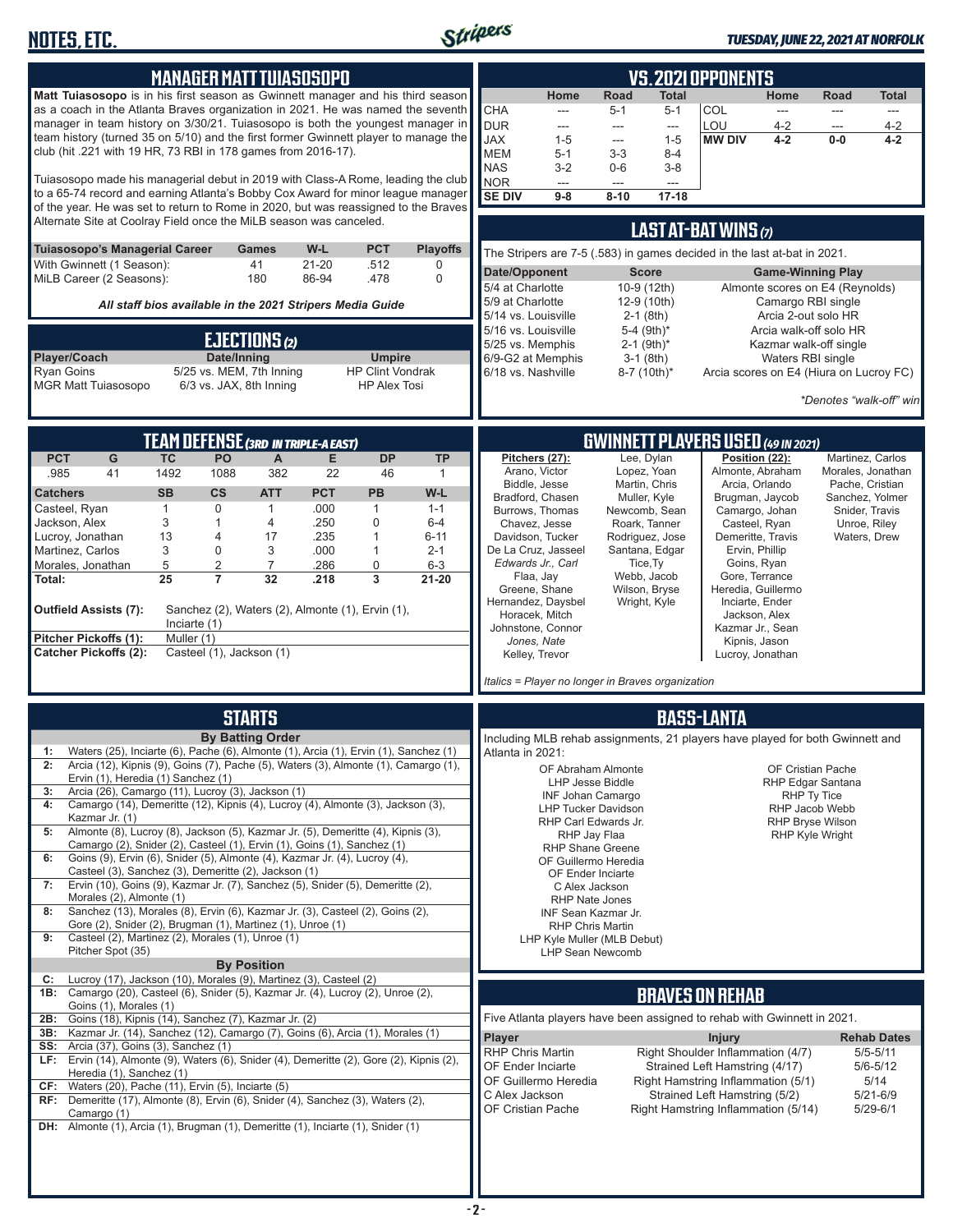# **STARTING PITCHER**



#### *TUESDAY, JUNE 22, 2021 AT NORFOLK*

# **19****JOSE RODRIGUEZ**

| <b>B/T:</b> | R/R | <b>BORN:</b> 8/29/95 in Bolivar, Venezuela (Age 25)                  |
|-------------|-----|----------------------------------------------------------------------|
| HT:         | հ-2 | <b>ACQUIRED:</b> Signed by the Atlanta Braves as a minor league free |
| WT:         | 175 | agent (4/21/21)                                                      |

**TONIGHT'S START:** Rodriguez makes his fourth appearance and second start with Gwinnett in game one of a six-game series at Norfolk ... It is his eighth appearance and sixth start overall in 2021 (1-1, 1.78 ERA, .147 BAA, 0.79 WHIP between Double-A Mississippi and Gwinnett) ... Career at the Triple-A level (GWN and Salt Lake), he is 3-3 with a 5.68 ERA, .261 BAA, and 1.51 WHIP in 21 games (3 starts).

*2021 SEASON:* Signed by Atlanta as a minor league free agent on 4/21 ... Officially added to the Gwinnett roster on 5/13 ... Made his Stripers debut on 5/14 vs. Louisville (4.0 IP, 1 H, 1 HR, 1 BB, 3 SO, 46p/30s), pitching in relief of starter **Jasseel De La Cruz** ... Made his first start for the Stripers on 5/20 at Nashville (ND, 3.0 IP, 2 H, 0 R, 3 BB, 6 SO) ... Transferred to Double-A Mississippi on 5/29 and went 1-1 with a 1.61 ERA (4 ER in 22.1 IP) over four starts ... Rejoined Gwinnett on 6/22.

*2020 SEASON:* Was invited to MLB Spring Training for the second straight season with the Los Angeles Angels (1-0, 2.00 ERA, 2 ER in 9.0 IP, 1 BB, 10 SO) ... Spent most of the year at the Angels' Alternate Training Site ... Recalled by the Angels on 8/1 and pitched 1.2 innings (2 H, 0 R, 1 BB, 0 SO) in relief the next day vs. Houston ... Designated for assignment on 8/10 and outrighted back to the Alternate Training Site ... Elected free agency on 10/15.

*2019 SEASON:* Had his contract selected by the Angels on 7/27 and made his MLB debut, going 0-1 with a 2.75 ERA (6 ER in 19.2 IP) in nine games (1 start) ... Pitched 1.2 scoreless innings and struck out two in his debut on 7/27 vs. Baltimore ... Made his lone MLB start on 9/22 at Houston (loss, 2.0 IP, 4 H, 3 ER, 2 HR, 1 BB, 1 SO) ... Also pitched for Double-A Mobile and Triple-A Salt Lake, combining to go 3-3 with a 6.29 ERA (31 ER in 44.1 IP) and two saves in 18 games (2 starts).

*CAREER ACCOLADES:* **2017:** California League Midseason All-Star with Advanced-A Inland Empire 66ers (6-5, 4.70 ERA, 14 GS, 76.2 IP before All-Star break) ... **2016:** Midwest League Midseason All-Star with Class-A Burlington (3-3, 3.36 ERA, 13 GS, 64.1 IP, 52 SO before All-Star break).

|              | <b>RODRIGUEZ'S OVERALL STATS</b> |         |            |         |           |           |           |            |             |  |
|--------------|----------------------------------|---------|------------|---------|-----------|-----------|-----------|------------|-------------|--|
| Year         | Team                             | W-L     | <b>ERA</b> | G/GS    | <b>HR</b> | <b>BB</b> | <b>SO</b> | <b>BAA</b> | <b>WHIP</b> |  |
| 2021         | Mississippi (AA)                 | $1 - 1$ | 161        | 4/4     |           | 5         | 27        | .135       | 0.67        |  |
|              | Gwinnett (AAA)                   | $0 - 0$ | 2.25       | 3/1     |           | 4         | 10        | .179       | 1.13        |  |
| MiLB Career: |                                  | 34-40   | 4.59       | 153/110 | 44        | 187       | 585       | .281       | 1.41        |  |
| MLB Career:  |                                  | $0 - 1$ | 2.53       | 10/1    | 5         | 12        | 13        | .238       | 1.45        |  |

| RODRIGUEZ'S 2021 SPLITS (WITH GWINNETT) |                    |          |                |  |  |  |  |  |  |  |
|-----------------------------------------|--------------------|----------|----------------|--|--|--|--|--|--|--|
|                                         | 0-0, 3.60 ERA (2G) | Vs. LHB: | .250 BAA. 1 HR |  |  |  |  |  |  |  |
| Home:<br>Road:                          | 0-0, 0.00 ERA (1G) | Vs. RHB: | .150 BAA. 1 HR |  |  |  |  |  |  |  |

|         |     |          |   |           | <b>RODRIGUEZ VS. NORFOLK</b> |    |           |           |  |
|---------|-----|----------|---|-----------|------------------------------|----|-----------|-----------|--|
|         | W-L | ERA      | G | <b>GS</b> | IP                           | ER | <b>HR</b> | <b>BB</b> |  |
| 2021:   | 0-0 | $\cdots$ |   |           |                              |    |           |           |  |
| Career: | 0-0 | 0.00     |   |           | 0.0                          |    |           |           |  |

|             | <b>RODRIGUEZ'S HIGHS &amp; LOWS</b> |                                 |  |  |  |  |  |  |  |  |  |
|-------------|-------------------------------------|---------------------------------|--|--|--|--|--|--|--|--|--|
|             | <b>Season</b>                       | Career (MiLB and MLB)           |  |  |  |  |  |  |  |  |  |
| IP:         | $6.0$ (6/11 @ BLX)                  | 8.0 (9/2/17, IE @ LAN)          |  |  |  |  |  |  |  |  |  |
| Iso:        | 8 (2x, last: 6/17 vs. BIR)          | 13 (8/11/17, IE vs. RC)         |  |  |  |  |  |  |  |  |  |
| BB:         | $3(5/20)$ ( $\odot$ NAS)            | 5 (2x, last: 8/22/17, IE @ LAN) |  |  |  |  |  |  |  |  |  |
| H:<br>ER:   | 4 (6/5 $@$ PNS)                     | 13 (6/10/18, MOB vs. JXN)       |  |  |  |  |  |  |  |  |  |
|             | 3(6/5@PNS)                          | 9 (2x, last: 8/22/17, IE @ LAN) |  |  |  |  |  |  |  |  |  |
| Low-Hit CG: |                                     | Never                           |  |  |  |  |  |  |  |  |  |
| Low-ER CG:  |                                     | Never                           |  |  |  |  |  |  |  |  |  |
|             |                                     |                                 |  |  |  |  |  |  |  |  |  |

| <b>RODRIGUEZ AT THE PLATE</b> |      |    |   |  |    |    |           |            |           |    |  |
|-------------------------------|------|----|---|--|----|----|-----------|------------|-----------|----|--|
|                               | AVG. | ΔR | R |  | 2Β | 3B | <b>HR</b> | <b>RBI</b> | <b>BB</b> | SΟ |  |
| 1'21 with MIS:                |      |    |   |  |    |    |           |            |           |    |  |
| 1'21 with GWN:                | .000 |    |   |  |    |    |           |            |           |    |  |
| MiLB Career:                  | .000 | 5  |   |  |    |    |           |            |           |    |  |
| MLB Career:                   |      |    |   |  |    |    |           |            |           |    |  |

|             | RODRIGUEZ'S 2021 STARTS (ALL LEVELS) |               |           |  |  |    |           |           |           |       |                          |          |                                                  |
|-------------|--------------------------------------|---------------|-----------|--|--|----|-----------|-----------|-----------|-------|--------------------------|----------|--------------------------------------------------|
| <b>Team</b> | Date/Opp.                            | <b>Result</b> | <b>IP</b> |  |  | ER | <b>HR</b> | <b>BB</b> | <b>SO</b> | NP-S  | Opp. Starter             | Fina     | <b>Notes</b>                                     |
| <b>GWN</b>  | 5/20 at NAS                          | ND            | 3.0       |  |  |    |           |           |           | 56-36 | Eric Lauer               |          | First career start for Gwinnett                  |
| <b>MIS</b>  | 5/30 vs. MTG                         | ND            | 5.0       |  |  |    |           |           |           | 69-49 | <b>Tobias Mvers</b>      | $W. 2-1$ | Left with 1-0 lead, MIS won in 10 innings.       |
| <b>MIS</b>  | 6/5 at PNS                           | 0-1. ت        | 5.2       |  |  |    |           |           |           | 79-54 | Max Mever                |          | Three of four hits allowed went for extra bases. |
| <b>MIS</b>  | 6/11 at BLX                          | ND            | 6.0       |  |  |    |           |           |           | 86-61 | Jesus Castillo           | L. 3-4   | Run scored on passed ball, double play.          |
| <b>MIS</b>  | 6/17 vs. BIR                         | $W. 1 -$      | 52        |  |  |    |           |           |           | 84-60 | <b>Blake Battenfield</b> | $W. 7-1$ | First win since 8/1/19 with Salt Lake (vs. OKC). |

|                     | <b>STRIPERS STARTING PITCHERS</b> |            |           |    |                 |                       |                                                                       |  |  |  |  |  |
|---------------------|-----------------------------------|------------|-----------|----|-----------------|-----------------------|-----------------------------------------------------------------------|--|--|--|--|--|
| <b>Pitcher</b>      | W-L                               | <b>ERA</b> | <b>GS</b> | QS | <b>Team W-L</b> | <b>Run Support</b>    | <b>Last Gwinnett Start</b>                                            |  |  |  |  |  |
| Davidson, Tucker    | $2 - 1$                           | 0.90       |           |    | $2 - 1$         | 5.33 RPG (16 Tot.)    | 5/23 at NAS (L): 6.0 IP, 1 H, 1 R, 1 ER, 1 BB, 9 SO, 1 HR (82p/51s)   |  |  |  |  |  |
| De La Cruz, Jasseel | $0 - 2$                           | 6.33       |           |    | $3 - 4$         | 2.00 RPG (14 Tot.)    | 6/18 vs. NAS (ND): 3.1 IP, 6 H, 6 R, 6 ER, 2 BB, 3 SO, 2 HR (73p/44s) |  |  |  |  |  |
| Johnstone, Connor   | 1-5                               | 6.75       | 9         |    | $3-6$           | 2.22 RPG (20 Tot.)    | 6/20 vs. NAS (L): 2.0 IP, 4 H, 3 R, 3 ER, 0 BB, 2 SO, 1 HR (34p/23s)  |  |  |  |  |  |
| Muller, Kyle        | $2 - 1$                           | 4.60       |           |    | $6 - 1$         | 4.71 RPG (33 Tot.)    | 6/9-G2 at MEM (ND): 6.0 IP, 1 H, 1 R, 1 ER, 2 BB, 6 SO (88p/53s)      |  |  |  |  |  |
| Rodriguez, Jose     | $0-0$                             | 0.00       |           |    | $0 - 1$         | $0.00$ RPG $(0$ Tot.) | 5/20 at NAS (ND): 3.0 IP, 2 H, 0 R, 3 BB, 6 SO (56p/36s)              |  |  |  |  |  |
| Wilson, Bryse       | $4-1$                             | 4.36       | 6         |    | $5 - 1$         | 3.50 RPG (21 Tot.)    | 6/15 vs. NAS (W): 6.0 IP, 6 H, 1 R, 1 ER, 1 BB, 9 SO, 1 HB (86p/57s)  |  |  |  |  |  |
| Wright, Kyle        | 1-2                               | 3.76       |           |    | $2 - 6$         | 1.63 RPG (13 Tot.)    | 6/17 vs. NAS (ND): 5.0 IP, 6 H, 1 R, 1 ER, 4 BB, 5 SO, 1 WP (87p/47s) |  |  |  |  |  |
| Total:              | $10 - 12$                         | 4.48       | 41        |    | $21 - 20$       | 2.85 RPG (117 Tot.)   |                                                                       |  |  |  |  |  |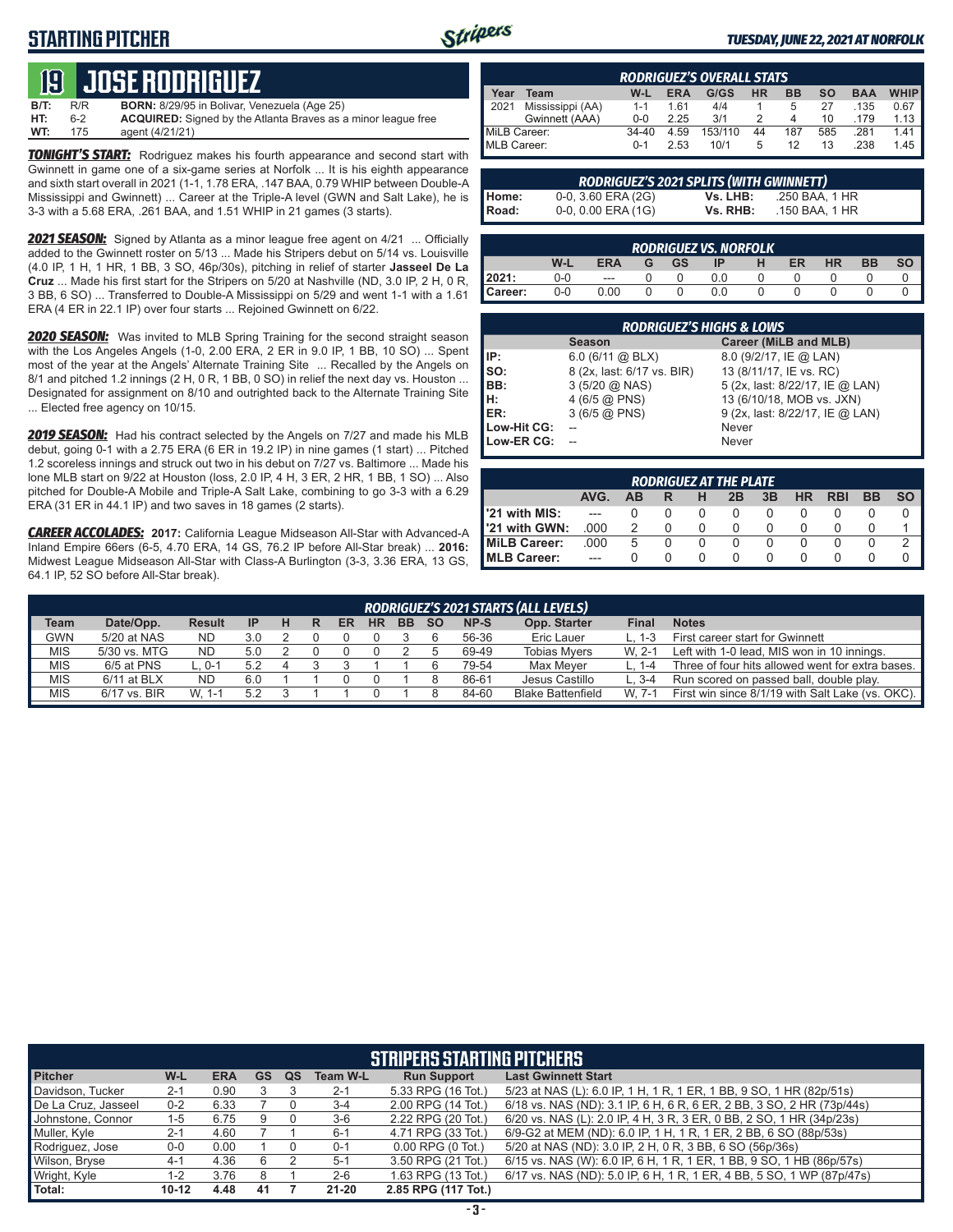# **BULLPEN**



| <b>RELIEF SUMMARY (CURRENT STRIPERS ONLY)</b> |         |            |    |           |                          |               |              |                                                                  |                         |  |  |
|-----------------------------------------------|---------|------------|----|-----------|--------------------------|---------------|--------------|------------------------------------------------------------------|-------------------------|--|--|
| <b>Pitcher</b>                                | $W-L$   | <b>ERA</b> | G  | <b>GF</b> | <b>HLD</b>               | <b>SV/OPP</b> | <b>IR/RS</b> | <b>Last Gwinnett Relief Outing</b>                               | <b>Scoreless Streak</b> |  |  |
| Arano. Victor                                 | $0 - 1$ | 3.60       | 11 | 4         | 2                        | 1/3           | 0/0          | 6/17 vs. NAS (H): 1.0 IP, 0 H, 0 R, 0 BB, 3 SO (20p/12s)         | 1G (1.0 IP)             |  |  |
| Biddle, Jesse (L)                             | $0 - 1$ | 3.24       |    |           |                          | 0/1           | 2/0          | 6/20 vs. NAS: 1.0 IP, 1 H, 1 R, 1 ER, 0 BB, 0 SO, 1 HR (14p/9s)  | $-2G$                   |  |  |
| Bradford, Chasen                              | $2 - 0$ | 3.10       | 13 |           | 2                        | 0/1           | 2/2          | 6/20 vs. NAS: 1.0 IP, 2 H, 2 R, 2 ER, 2 BB, 0 SO, 1 HR (21p/11s) | $-3G$                   |  |  |
| Burrows, Thomas (L)                           | $1 - 0$ | 4.20       |    |           | 3                        | 0/0           | 4/0          | 6/20 vs. NAS: 1.0 IP, 0 H, 0 R, 0 BB, 2 SO (13p/10s)             | 1G (1.0 IP)             |  |  |
| Chavez, Jesse                                 | $1 - 0$ | 2.25       | 13 | 8         |                          | 2/3           | 0/0          | 6/18 vs. NAS: 2.0 IP, 1 H, 0 R, 0 BB, 5 SO (23p/20s)             | 4G (6.0 IP)             |  |  |
| De La Cruz, Jasseel                           | $0 - 0$ | 5.40       |    |           | ۰                        | 0/0           | 0/0          | 5/11 vs. LOU: 1.0 IP, 0 H, 0 R, 0 BB, 1 SO (9p/7s)               | 1G (1.0 IP)             |  |  |
| Flaa, Jay                                     | $0 - 1$ | 0.00       |    |           |                          | 0/0           | 2/0          | 6/20 vs. NAS: 1.0 IP, 0 H, 0 R, 2 BB, 1 SO (23p/12s)             | 2G (2.0 IP)             |  |  |
| Horacek, Mitch (L)                            | $1 - 1$ | 5.68       | 6  |           | $\overline{\phantom{a}}$ | 0/0           | 0/0          | 6/18 vs. NAS: 1.0 IP, 0 H, 0 R, 0 BB, 1 SO (14p/9s)              | 1G (1.0 IP)             |  |  |
| Johnstone, Connor                             | $0-0$   | 0.00       |    |           |                          | 0/0           | 5/3          | 5/18 at NAS: 1.1 IP, 0 H, 0 R, 0 BB, 1 SO (14p/11s)              | 2G (4.1 IP)             |  |  |
| Kelley, Trevor                                | $0 - 1$ | 2.31       | 11 | ĥ         |                          | 0/1           | 4/1          | 6/20 vs. NAS: 1.0 IP, 0 H, 0 R, 2 BB, 1 SO (16p/6s)              | 4G (4.0 IP)             |  |  |
| Lee, Dylan (L)                                | $1 - 0$ | .62        | 11 |           | 2                        | 0/0           | 3/0          | 6/18 vs. NAS: 1.2 IP, 1 H, 0 R, 0 BB, 0 SO (18p/12s)             | 3G (4.0 IP)             |  |  |
| Lopez, Yoan                                   | $2 - 1$ | 2.45       |    |           |                          | 0/1           | 2/2          | 6/18 vs. NAS (W): 1.0 IP, 2 H, 1 R, 0 ER, 0 BB, 1 SO (14p/10s)   | $-1G$                   |  |  |
| Roark. Tanner                                 | $1 - 1$ | 3.06       | 8  |           |                          | 0/1           | 0/0          | 6/20 vs. NAS: 2.0 IP, 1 H, 0 R, 1 BB, 5 SO (31p/23s)             | 5G (11.0 IP)            |  |  |
| Webb, Jacob                                   | $0 - 0$ | 3.18       | 6  | 5         | ۰                        | 1/1           | 0/0          | 6/13 at MEM: 0.2 IP, 0 H, 2 R, 2 ER, 3 BB, 0 SO, 2 WP (29p/15s)  | $-1G$                   |  |  |

|                                      | <b>STRIPERS PITCHING BREAKDOWN</b>                                  |            |                              |      |  |       |                      |           |            |  |  |  |  |
|--------------------------------------|---------------------------------------------------------------------|------------|------------------------------|------|--|-------|----------------------|-----------|------------|--|--|--|--|
|                                      | W-L                                                                 | <b>ERA</b> | IP -                         | R ER |  | HR -  | <b>BB</b>            | <b>SO</b> | <b>BAA</b> |  |  |  |  |
| <b>Starters:</b> 10-12 4.48 180.2 95 |                                                                     |            |                              |      |  | 90 23 |                      | 66 190    | .258       |  |  |  |  |
| Relievers:                           | 11-8 3.07 182.0 71                                                  |            |                              |      |  |       | 62  19  66  206  220 |           |            |  |  |  |  |
| l Total:                             | 21-20 3.77                                                          |            | 362.2 166 152 42 132 396 240 |      |  |       |                      |           |            |  |  |  |  |
|                                      | Holds: 16 IR/Scored: 29/8 (27.6%)<br><b>Saves/Opp:</b> 4/14 (28.6%) |            |                              |      |  |       |                      |           |            |  |  |  |  |

*PITCHING BY MONTH* **W-L ERA IP R ER HR BB SO BAA May:** 14-10 3.50 211.0 90 82 28 65 240 .222 **June:** 7-10 4.15 151.2 76 70 14 67 156 .264 **July: August: September:**

| <b>SCORELESS INNINGS STREAKS (10-PLUS INNINGS)</b> |                |                       |                       |  |  |  |  |  |  |  |  |
|----------------------------------------------------|----------------|-----------------------|-----------------------|--|--|--|--|--|--|--|--|
| <b>Pitcher</b>                                     | Length         | <b>Dates</b>          | <b>Stats</b>          |  |  |  |  |  |  |  |  |
| <b>Bradford</b>                                    | 16.0 IP        | 5/7-6/13 (10G)        | 1-0, 6 H, 3 BB, 12 SO |  |  |  |  |  |  |  |  |
| Wright                                             | 120IP          | 5/25-6/5 (3GS)        | 1-0, 11 H, 3 BB, 8 SO |  |  |  |  |  |  |  |  |
| Roark                                              | 11 $\Omega$ IP | $6/4$ -Current $(5G)$ | 1-0, 8 H, 4 BB, 11 SO |  |  |  |  |  |  |  |  |

## **VICTOR ARANO - RHP - #54**

- **• 2021 with GWN: 5/14 vs. LOU:** Locked down GWN's first save of 2021 (1.0 IP, 1 H). **• 2021 with ATL:** Recalled on 5/8, but did not pitch ... Optioned on 5/10 ... DFA'd and outrighted to Gwinnett on 6/6.
- **• Spring Training:** 0-1, 34.71 ERA, .538 BAA, 1 SV in 3G with Atlanta.
- **• 2020:** Was a member of Philadelphia's 60-man player pool, but spent the entire year at the Alternate Site in Lehigh Valley ... DFA'd by the Phillies on 1/18.
- **• 2019:** Limited to just 6G with Triple-A Lehigh Valley (2-0, 0.00 ERA in 3G) and Philadelphia (1-0, 3.86 ERA in 3G) ... Was on injured list from 4/20-end of season (right elbow inflammation).
- **• Acquired:** Claimed off waivers from Philadelphia (1/22/21) ... Originally signed by the Los Angeles Dodgers as a non-drafted free agent (4/4/13).
- **• MLB Career:** 3-2, 2.65 ERA, .224 BAA, 3 SV in 73G with Philadelphia (2017-19).

## **JESSE BIDDLE - LHP - #48**

- **• 2021 with GWN: 5/22-6/13:** Posted a 1.50 ERA (1 ER in 6.0 IP) over 6 outings.
- **• 2021 with ATL:** Had his contract selected on 4/17, pitched in 8G with the Braves (0-0, 8.44 ERA, 10 ER in 10.2 IP) ... DFA'd on 5/17, outrighted to Gwinnett on 5/19.
- **• Spring Training:** 0-0, 3.00 ERA, .257 BAA, 2 SV in 9G with Cincinnati ... Released on 3/26 after re-signing as MiLB FA on 12/11/20.
- **• 2020:** Opened the year at Cincinnati's Alternate Training Site ... Contract selected on 8/25 (0-0, 0.00 ERA, 0 ER in 0.2 IP in 1G) ... Placed on 10-day injured list on 8/29 (left shoulder impingement) and missed the remainder of the year.
- **• Acquired:** MiLB FA (4/2/21) ... Originally Philadelphia's 1st-round pick (27th overall) in 2010 out of Germantown Friends High School (Philadelphia, PA).
- **• MLB Career:** 6-2, 5.07 ERA, .261 BAA, 1 SV in 99G with ATL (2018-19, 2021), SEA (2019), TEX (2019), CIN (2020).

#### **CHASEN BRADFORD - RHP - #28**

- **• 2021 with GWN: 5/7-6/13:** Posted a team-best 16.0-inning scoreless streak over 10G (6 H, 3 BB, 12 SO) ... **5/15 vs. LOU:** Earned first win (2.0 IP, 1 H, 0 R, 2 SO). **• Spring Training:** Did not pitch in Atlanta's MLB camp.
- **• 2020:** Re-signed by Seattle to an MiLB deal on 1/15, but was not included on the Mariners' 60-man player pool ... Did not play.
- **• 2019:** Split time between Seattle (0-0, 4.86 ERA, 1 SV in 12G) and Triple-A Tacoma (0-0, 6.75 ERA, 1 SV in 5G).
- **• Acquired:** MiLB FA (3/15/21) ... Originally the New York Mets' 35th round pick in 2011 out of the University of Central Florida.
- **• MLB Career:** 7-0, 3.89 ERA, .253 BAA, 1 SV in 86G with NYM, SEA (2017-19).

## **THOMAS BURROWS - LHP - #49**

- **• 2021 with GWN: 5/26 vs. MEM:** Earned his first win (1.0 IP, 0 H, 0 R, 2 SO).
- **• MLB.com Prospect Rankings:** #21 (Braves Top 30).
- **• Spring Training:** 0-1, 6.75 ERA, .222 BAA, 0 SV in 4G with Atlanta.
- **• 2020:** Was an NRI to Spring Training, but not included on 60-man player pool. **• 2019:** Went 2-4 with a 4.42 ERA, .221 BAA, and 7 saves (7-for-9) in 43G between Double-A Mississippi and Gwinnett ... Stranded 16 of 17 inherited runners with the
- Stripers (94.1%) ... Won Atlanta's Bill Lucas Award for community service. **• Acquired:** Via trade with Seattle (1/11/17) ... Originally the Mariners' 4th-round pick
- in 2016 out of the University of Alabama.

## **JESSE CHAVEZ - RHP - #40**

- **• 2021 with GWN:** I**n last 4G since 6/9, has 2 SV (2-for-2) and a 0.00 ERA (6.0 IP, 3 H, 2 BB, 11 SO)** ... **5/25 vs. MEM:** Earned first win despite a blown save (2.0 IP, 2 H, 1 ER, 1 BB, 4 SO in 2-1 walk-off win).
- **• Spring Training:** 0-0, 14.54 ERA, .429 BAA, 0 SV in 5G with the Los Angeles Angels ... Released on 3/25.
- **• 2020:** Logged 18G with Texas, going 0-0 with a 6.88 ERA and .303 BAA.
- **• 2019:** In 48G (9 starts) with Texas, went 3-5 with a 4.85 ERA, .267 BAA, and 1 save. **• Acquired:** MiLB FA (4/17/21) ... Originally Texas's 42nd round pick in 2002 out of Riverside Community College (Riverside, CA).
- **• MLB Career:** 41-58, 4.52 ERA, .266 BAA, 8 SV in 481G with PIT, ATL, KC, TOR, OAK, LAD, LAA, TEX, CHC (2008-20) ... Made his lone MLB Postseason appearance with the Cubs in 2018 NL Wild Card Game (1.0 IP, 1 H, 0 R, 0 SO).

# **JAY FLAA - RHP - #45**

- **• 2021 with GWN: Has not allowed an ER over 9G (1 R in 9.0 IP, 6 H, 7 BB, 15 SO)**.
- **• 2021 with ATL:** From 5/23-5/30, went 0-0 with a 27.00 ERA (4 ER in 1.1 IP) in 1G. **• 2021 with BAL:** Contract selected by Baltimore on 4/26 and made his MLB debut on
- 4/27 vs. the NY Yankees (1.1 IP, 2 BB, 1 SO, struck out Aaron Judge) ... Optioned on 4/28, appeared in 1G with Triple-A Norfolk (0-0, 16.20) ... DFA'd on 5/8.
- **• Spring Training:** 0-0, 3.38 ERA, .200 BAA, 0 SV in 3G with Baltimore.
- **• 2020:** Was not on Baltimore's 60-man player pool, did not play.
- **• 2019:** Went 2-5 with a 4.69 ERA, .256 BAA, and 5 SV in 40G (3 starts) between Double-A Bowie and Norfolk (2-3, 5.24 ERA, 4 SV in 29G during Triple-A debut).
- **• Acquired:** Claimed off waivers from Baltimore (5/11/21) ... Originally the Orioles' 6th-round pick in 2015 out of North Dakota State University (Fargo, ND).
- **• MLB Career:** 0-0, 13.50 ERA, .300 BAA in 2G with Baltimore, Atlanta (2021).

## **MITCH HORACEK - LHP - #59**

- **• 2020 with GWN: 5/14 vs. LOU:** Earned his first win as a Striper (1.0 IP, 1 H, 0 R) ... Was on the Development List from 5/25-5/30 and 6/2-6/15.
- **• Spring Training:** Did not pitch in Atlanta's MLB camp.
- **• 2020:** Signed with Minnesota, but was not on the Twins' 60-man player pool.
- **• 2019:** Pitched for both Double-A Hartford (4-0, 2.48 ERA in 34G) and Triple-A
- Albuquerque (1-1, 18.75 ERA in 12G) in the Colorado Rockies organization. **• Acquired:** MiLB FA (3/25/21) ... Originally Baltimore's 9th-round pick in 2013 out of Dartmouth College (Hanover, NH).

#### **TREVOR KELLEY - RHP - #43**

- **• 2021 with GWN: 5/12-5/23:** Did not allow a run over 3.2 IP in his first 4G.
- **• Spring Training:** Did not pitch in Chicago Cubs' MLB camp ... Released on 4/23.
- **• 2020:** Pitched in 4G with Philadelphia, going 0-0 with a 10.80 ERA ... Outrighted on 8/14 and spent the rest of the season at the Phillies Alternate Site.

**• 2019:** In 52G with Triple-A Pawtucket, went 5-5 with a 1.79 ERA, .216 BAA, and 12 SV ... Was an International League Midseason and Postseason All-Star and a *Baseball America* Triple-A All-Star ... Led IL in appearances and was T-1st in saves ... Made MLB debut on 7/2 at Toronto and logged 10G with Boston (0-3, 8.64 ERA).

- **• Acquired:** MiLB FA (4/28/21) ... Originally Boston's 36th-round pick in 2015 out of the University of North Carolina at Chapel Hill.
- **• MLB Career:** 0-3, 9.26 ERA, .347 BAA, 0 SV in 14G with BOS (2019), PHI (2020).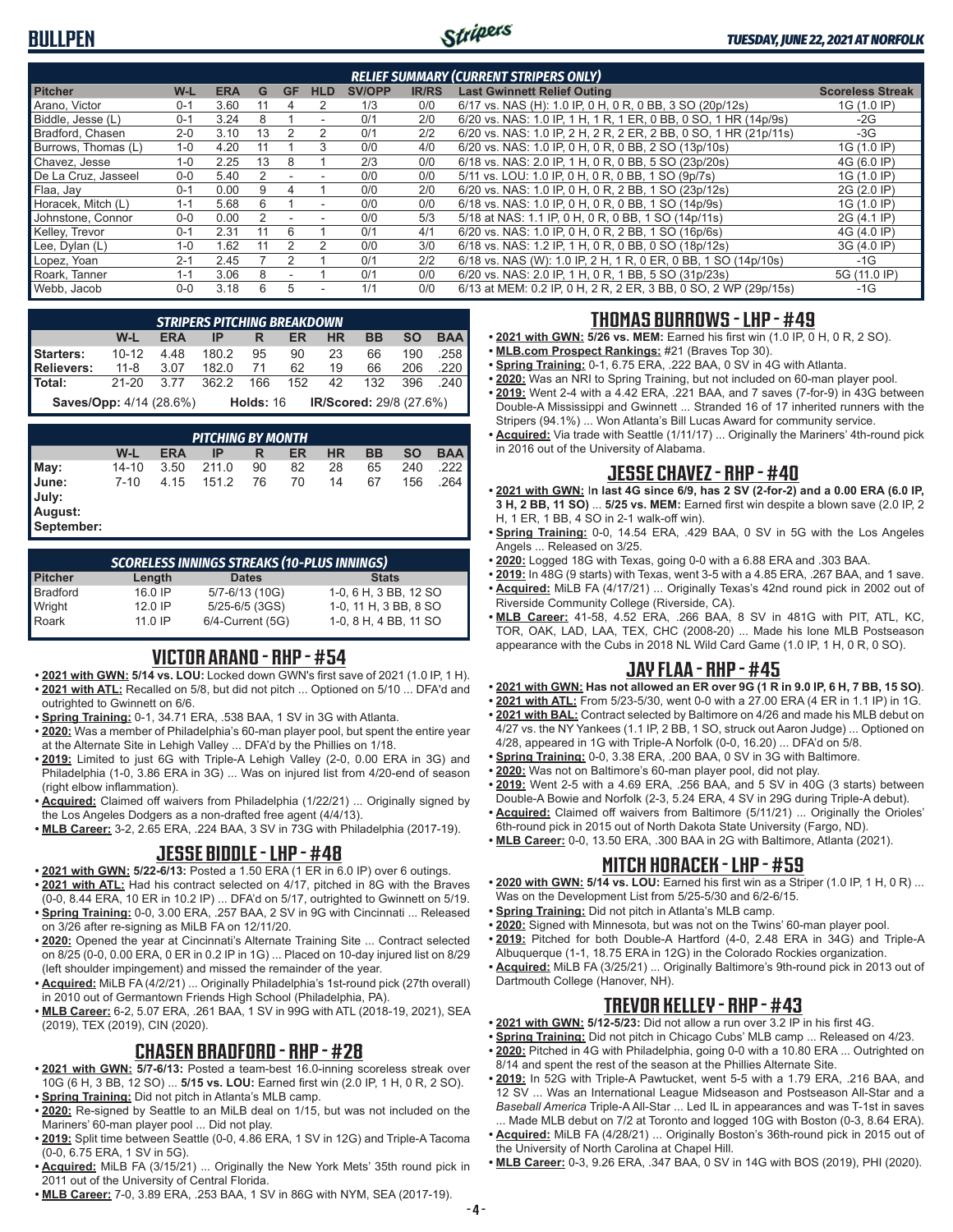# **BULLPEN**

#### **DYLAN LEE - LHP - #58**

- **• 2021 with GWN: Has a 1.00 ERA (1 ER in 9.0 IP) and .188 BAA over his last 7G since 5/26** ... **5/4 at CLT:** Earned the win in his Stripers' debut (2.0 IP, 1 H, 1 R, 0 ER, 0 BB, 3 SO in 10-9 win in 12 innings) ... **6/11 at MEM:** Recorded his first pro hit, a double (1-for-2, R).
- **• Spring Training:** 0-0, 0.00 ERA, 0 SV in 2G with Miami ... Released on 3/29.
- **• 2020:** Was a non-roster invite to Marlins Spring Training, but was not on Miami's 60-man player pool ... Did not play.
- **• 2019:** Logged 45G between Double-A Jacksonville (0-3, 1.91 ERA, .176 BAA, 13 SV in 32G) and Triple-A New Orleans (1-3, 4.71 ERA, .329 BAA, 0 SV in 13G).
- **• Acquired:** MiLB FA (4/15/21) ... Originally Miami's 10th-round pick in 2016 out of Cal State Fresno (Fresno, CA).

#### **YOAN LOPEZ - RHP - #55**

- **• 2021 with GWN:** Has earned both of his wins with the Stripers in extra innings, 6/9- G2 at MEM (1.0 IP, 1 H, 0 R in 3-1 win in 8 innings) and 6/18 vs. NAS (1.0 IP, 2 H, 1 R, 0 ER, 1 SO in 8-7 win in 10 innings).
- **• 2021 with ARI:** Began the season on Arizona's Opening Day roster ... In 2 stints, went 0-0 with a 6.57 ERA (9 ER in 12.1 IP) and 0 SV (0-for-3) in 13G ... DFA'd on 5/20, traded to Atlanta on 5/22 and optioned to Gwinnett.
- **• Spring Training:** 1-0, 4.91 ERA, .214 BAA, 0 SV in 8G with Arizona.
- **• 2020:** In 20G with Arizona, went 0-1 with a 5.95 ERA, .269 BAA, and 2 holds.
- **• 2019:** Set MLB career highs in G (70) and holds (21), going 2-7 with a 3.41 ERA, .232 BAA, and 1 SV (1-for-4) with the D-backs.
- **• Acquired:** Via trade with Arizona in exchange for CF Deivi Estrada (5/22/21) ... Originally signed by the D-backs as a NDFA out of Cuba (1/16/15).
- **• MLB Career:** 2-8, 4.25 ERA, .252 BAA, 1 SV in 113G with Arizona (2018-21)

#### **TANNER ROARK - RHP - #57**

- **• 2021 with GWN: Has 11.0 scoreless IP over his last 5G since 6/4 (8 H, 4 BB, 11 SO, .205 BAA)** ... **5/23 at NAS:** Struck out 3 over 1.0 IP in his Stripers debut ... **6/10 at MEM:** Tossed 2.0 innings in relief (1 H, 0 R, 1 BB, 1 SO) for first Gwinnett win.
- **• 2021 with TOR:** Was on Toronto's Opening Day roster, went 0-1 with a 6.43 ERA in 3G (1 start) ... Released by the Blue Jays on 5/3.
- **• Spring Training:** 2-1, 8.44 ERA, .295 BAA in 4 starts with Toronto.
- **• 2020:** Made 11 starts with the Blue Jays, going 2-3 with a 6.80 ERA and .309 BAA.
- **• 2019:** Went 10-10 with a 4.35 ERA and .275 BAA in 31 starts with CIN and OAK.
- **• Acquired:** MiLB FA (5/10/21) ... Originally Texas's 25th-round pick in 2008 out of the University of Illinois at Urbana-Champaign.
- **• MLB Career:** 76-68, 3.85 ERA, .254 BAA, 1 SV in 227G (184 starts) with WSH, CIN, OAK, TOR (2013-21) ... Pitched in 2014 and 2016 Postseasons with Nationals (0-1, 3.86 ERA in 3G, 1 start).

## **JACOB WEBB - RHP - #71**

- **• 2021 with GWN: 6/9-G1 at MEM:** Tallied first save of the year (1.0 IP, 0 H, 0 R, 1 SO in 5-4 win) ... **5/26-6/9:** Struck out 5 over 5.0 scoreless innings (2 H, 0 BB) in 5G.
- **• 2021 with ATL:** Recalled 4 times (4/7, 4/10, 6/5, 6/17) ... In 17G with the Braves, is 1-2 with a 5.29 ERA (10 ER in 17.0 IP) and a .324 BAA.
- **• Spring Training:** 1-0, 2.57 ERA, .222 BAA, 2 HLD in 7G with Atlanta ... Optioned to the Alternate Training Site in Gwinnett on 3/25.
- **• 2020:** Assigned to the Alternate Training Site on 7/19, but missed over a month with a right shoulder strain (placed on 60-day injured list on 7/20) ... Activated on 9/8 and went 0-0 with a 0.00 ERA (0 ER in 10.0 IP) and .200 BAA in 8G ... Made his MLB Postseason debut, going 0-0 with a 9.00 ERA (3 ER in 3.0 IP) in 3G.
- **• 2019:** Made his MLB debut with Atlanta, going 4-0 with a 1.39 ERA (5 ER in 32.1 IP), .205 BAA, 9 holds, and 2 saves (2-for-4) in 36G ... Also logged 10G with Gwinnett (0-1, 6.97 ERA, .225 BAA, 1 SV).
- **• Acquired:** Braves' 18th-round pick in 2014 out of Tabor College (Hillsboro, KS).
- **• MLB Career:** 5-2, 2.28 ERA, .243 BAA, 2 SV in 61G with Atlanta (2019-21).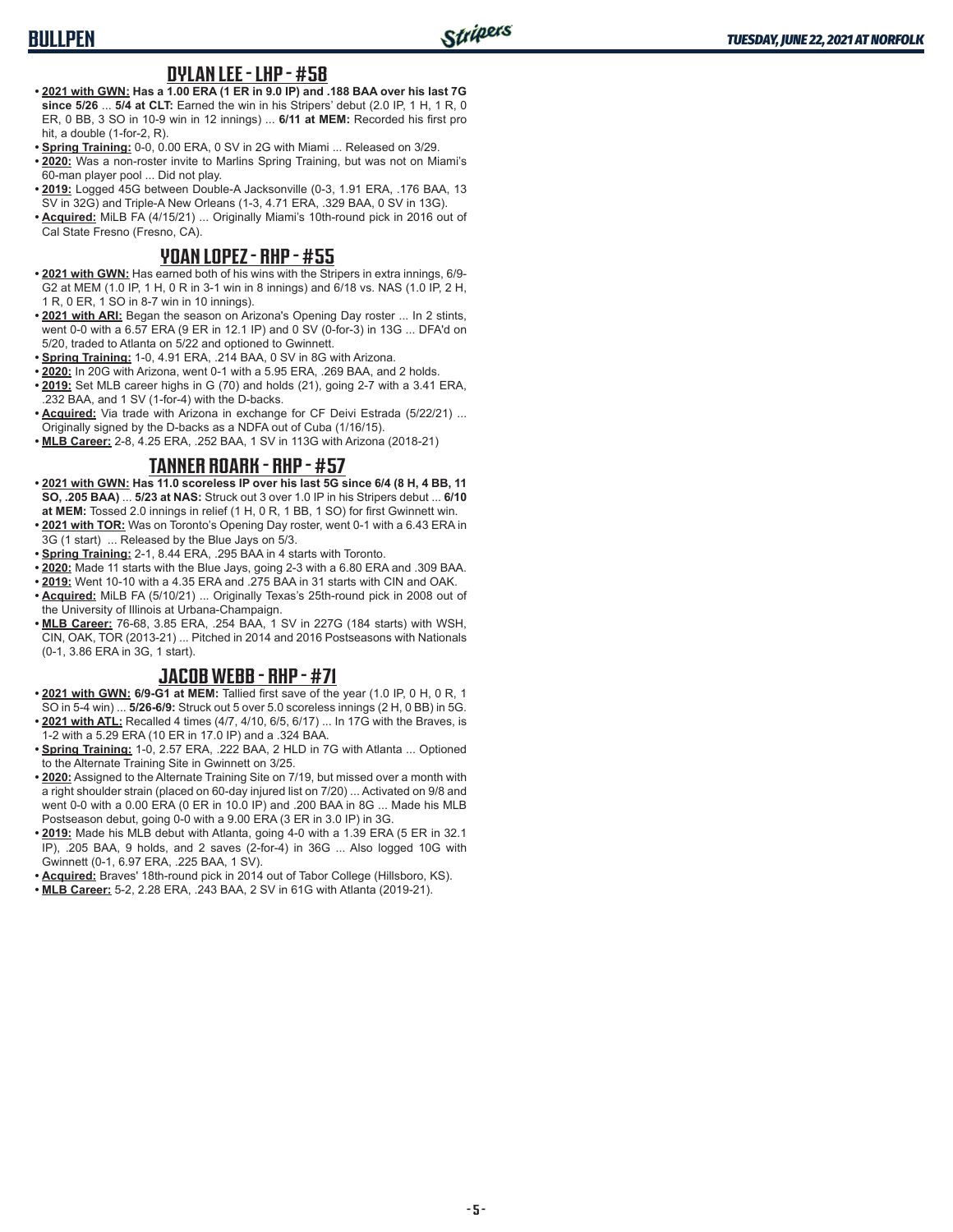#### Stripers **OFFENSE** *TUESDAY, JUNE 22, 2021 AT NORFOLK* **TOTAL:** ... .249, 52 HR, .768 OPS **RISP:** ... .257, 13 HR, .778 OPS *RUNS/INNING: 1 2 3 4 5 6 7 8 9 X TOT Vs. LHP:* .256, 25 HR, .799 OPS **RISP/20:** .209, 5 HR, .670 OPS **Stripers:** 35 25 14 18 23 21 26 31 19 10 222 *Vs. RHP:* .243, 27 HR, .746 OPS *LOADED:* .273, 2 HR, .823 OPS **Opponents:** 20 23 20 23 11 19 17 16 7 10 166

| <b>BATTER'S BOX (CURRENT STRIPERS ONLY)</b> |                                     |              |                          |                                   |  |  |  |  |  |  |
|---------------------------------------------|-------------------------------------|--------------|--------------------------|-----------------------------------|--|--|--|--|--|--|
| <b>Player</b>                               | <b>Season with GWN</b>              | 6/20 vs. NAS | <b>Active Hit Streak</b> | <b>Last Series vs. NAS</b>        |  |  |  |  |  |  |
| Arcia, Orlando                              | .315, 11 HR, 25 RBI, 4 SB, .960 OPS | $0-3$ , BB   | $-1G$                    | .278 (5-18), 2 2B, HR, 3 R, 3 RBI |  |  |  |  |  |  |
| Camargo, Johan                              | .318, 4 HR, 14 RBI, 0 SB, .911 OPS  | $3-4, R$     | 2G (Since 6/18)          | .300 (6-20), 2B, 3B, 4 R, RBI     |  |  |  |  |  |  |
| Casteel, Ryan                               | .271, 2 HR, 11 RBI, 0 SB, .819 OPS  | PH. 0-1      | -9G                      | $.000(0-3)$                       |  |  |  |  |  |  |
| Ervin, Phillip                              | .187, 3 HR, 14 RBI, 7 SB, .644 OPS  | <b>DNP</b>   | $-2G$                    | .154 (2-13), HR, 2 R, 2 RBI       |  |  |  |  |  |  |
| Goins, Ryan                                 | .248. 1 HR. 14 RBI. 0 SB. .682 OPS  | 1-4, 2 RBI   | 2G (Since 6/18)          | .214 (3-14), R, 3 RBI             |  |  |  |  |  |  |
| Gore, Terrance                              | .308, 0 HR, 0 RBI, 11 SB, .822 OPS  | <b>DNP</b>   | 1G (Since 6/13)          | $.000(0-0), 3SB$                  |  |  |  |  |  |  |
| Kazmar Jr., Sean                            | .197, 4 HR, 14 RBI, 1 SB, .658 OPS  | $0 - 4$      | -4G                      | $.000(0-7)$                       |  |  |  |  |  |  |
| Kipnis, Jason                               | .259, 2 HR, 8 RBI, 0 SB, .782 OPS   | 1-3, R, BB   | 2G (Since 6/18)          | .267 (4-15), 3B, HR, 3 R, 3 RBI   |  |  |  |  |  |  |
| Lucroy, Jonathan                            | .214, 2 HR, 15 RBI, 0 SB, .660 OPS  | $0-3$ , BB   | $-1G$                    | .143 (2-14), 2B, 2R, 2RBI         |  |  |  |  |  |  |
| Morales, Jonathan                           | .093, 1 HR, 6 RBI, 0 SB, .277 OPS   | <b>DNP</b>   | -6G                      | $.000(0-2)$ , RBI                 |  |  |  |  |  |  |
| Pache, Cristian                             | .256, 2 HR, 6 RBI, 1 SB, .793 OPS   | $0 - 4$      | $-1G$                    | .158 (3-19), 2B, 5 R, SB          |  |  |  |  |  |  |
| Sanchez, Yolmer                             | .181, 1 HR, 10 RBI, 3 SB, .566 OPS  | <b>DNP</b>   | 3G (Since 6/16)          | .333 (3-9), HR, R, 3 RBI          |  |  |  |  |  |  |
| Snider, Travis                              | .176. 2 HR. 4 RBI. 0 SB. .701 OPS   | PH. 1-1      | 3G (Since 6/17)          | .300 (3-10), 2B, HR, 2 R, 2 RBI   |  |  |  |  |  |  |
| Waters, Drew                                | .272. 3 HR. 10 RBI. 8 SB. .775 OPS  | $0-3.$ BB    | $-1G$                    | $.000(0-3)$                       |  |  |  |  |  |  |

| <b>HOME RUNS</b><br><b>MULTI-GAMES</b> |                          |                |                          |                |                          |   |                |                        |                                                 |                |                |           |
|----------------------------------------|--------------------------|----------------|--------------------------|----------------|--------------------------|---|----------------|------------------------|-------------------------------------------------|----------------|----------------|-----------|
| <b>Player</b>                          | 1 <sub>R</sub>           | 2R             | 3R                       | <b>GS</b>      | Tot.                     |   |                | Off LH Off RH Team W-L | Last HR with Gwinnett (Regular Season)          | Hit            | <b>RBI</b>     | <b>HR</b> |
| Almonte                                |                          |                |                          |                | 3                        |   |                | $3-0$                  | 5/30/21 vs. MEM, 1R (RH Connor Jones)           | 8              | 5              |           |
| Arcia                                  | 8                        | 3              | ٠                        |                | 11                       | 6 | 5              | $6 - 3$                | 6/18/21 vs. NAS, 1R (RH Alec Bettinger)         | 15             | 8              |           |
| Brugman                                | $\overline{\phantom{0}}$ |                |                          |                |                          |   |                | $0 - 0$                |                                                 |                | ٠              |           |
| Camargo                                | 2                        |                |                          |                | 4                        | 4 |                | $2 - 1$                | 6/10/21 at MEM, 2R (RH Thomas Parsons)          | 10             | 3              |           |
| Casteel                                |                          | $\overline{2}$ |                          |                | $\overline{2}$           |   |                | $1 - 1$                | 6/3/21 vs. JAX, 2R/PH (LH Rob Zastryzny)        | 4              | $\overline{4}$ |           |
| Demeritte                              | 4                        | $\overline{2}$ |                          |                | 6                        |   | 2              | $5 - 1$                | 5/30/21 vs. MEM, 1R (LH Bernardo Flores Jr.)    | $\overline{7}$ | 4              |           |
| Ervin                                  |                          |                | 1                        |                | 3                        | 2 |                | $2 - 1$                | 6/16/21 vs. NAS, 1R (RH Thomas Jankins)         | 4              | 3              |           |
| Goins                                  |                          |                |                          |                |                          |   |                | $1 - 0$                | 5/4/21 at CLT, 1R (LH Kyle Kubat)               | $\overline{7}$ | $\overline{4}$ |           |
| Gore                                   |                          |                |                          |                |                          |   |                | $0 - 0$                |                                                 | 2              | ÷              |           |
| Heredia                                | $\overline{\phantom{0}}$ |                | ۰                        |                |                          |   |                | $0 - 0$                |                                                 |                | ٠              |           |
| Inciarte                               |                          |                |                          |                |                          |   |                | $0 - 0$                |                                                 |                | -              |           |
| Jackson                                | $\overline{2}$           |                |                          |                | 5                        | 4 |                | $3-0$                  | 6/9/21-G1 at MEM, 3R (LH Zack Thompson)         | $\overline{2}$ | 4              |           |
| Kazmar Jr.                             | $\overline{2}$           |                |                          |                | 4                        |   | 3              | $1 - 3$                | 6/6/21 vs. JAX, 1R (RH Parker Bugg)             | $\overline{2}$ | 3              |           |
| Kipnis                                 | $\overline{\phantom{a}}$ |                |                          |                | 2                        |   | $\overline{2}$ | $2 - 0$                | 6/16/21 vs. NAS, 2R (RH Thomas Jankins)         | 4              | 3              | ۰.        |
| Lucroy                                 |                          |                |                          |                | $\overline{2}$           |   | 2              | $1 - 1$                | 6/10/21 at MEM, 3R (RH Grant Black)             | 3              | 3              |           |
| Martinez                               | $\overline{\phantom{a}}$ |                |                          |                |                          |   |                | $0 - 0$                |                                                 | $\overline{2}$ |                |           |
| Morales                                |                          |                |                          |                |                          |   |                | $1 - 0$                | 5/7/21 at CLT, 3R (RH Joe De Carlo)             |                |                |           |
| Pache                                  |                          |                |                          |                | $\overline{2}$           |   |                | $1 - 0$                | 6/10/21 at MEM, 2R (LH Tyler Webb), 2nd of Game | 2              | $\overline{2}$ |           |
| Sanchez                                |                          |                |                          |                |                          |   |                | $1 - 0$                | 6/16/21 vs. NAS, 3R (RH Miguel Sanchez)         | $\overline{2}$ | $\overline{2}$ |           |
| Snider                                 | 2                        |                | $\overline{a}$           |                | $\overline{2}$           |   | $\mathcal{P}$  | $2 - 0$                | 6/18/21 vs. NAS, 1R (RH Patrick Weigel)         |                |                |           |
| Unroe                                  | $\overline{\phantom{a}}$ |                | $\overline{\phantom{a}}$ |                | $\overline{\phantom{a}}$ |   |                | $0 - 0$                | 7/19/19 vs. ROC, 1R (RH Drew Hutchison)         |                | ÷              |           |
| <b>Waters</b>                          | $\overline{2}$           |                |                          |                | 3                        | 2 |                | $0 - 2$                | 5/19/21 at NAS, 1R/Leadoff (LH Wade LeBlanc)    | 9              | $\overline{2}$ |           |
| Total:                                 | 28                       | 14             | 8                        | $\overline{2}$ | 52                       |   |                |                        |                                                 |                |                |           |

|                                                                           | <b>HOME RUN VARIANTS</b>                       |    |    |    |           |            |           |            |            |                |            |          | <b>PINCH HITTERS</b>                   |          |                         |                    |
|---------------------------------------------------------------------------|------------------------------------------------|----|----|----|-----------|------------|-----------|------------|------------|----------------|------------|----------|----------------------------------------|----------|-------------------------|--------------------|
| Back-to-Back Homers (1x):                                                 |                                                |    |    |    |           |            |           |            |            |                | Player     | AVG.     | AB                                     | н        | 2B                      | 3B                 |
|                                                                           | Almonte (GS) / Snider, 5/7 at CLT (1st Inning) |    |    |    |           |            |           | Almonte    | 1.000      |                |            | 0        | 0                                      |          |                         |                    |
|                                                                           |                                                |    |    |    |           |            | Arcia     | ---        | $\Omega$   | 0              | $\Omega$   | $\Omega$ |                                        |          |                         |                    |
| Back-to-Back-to-Back Homers (1x):                                         |                                                |    |    |    |           |            | Casteel   | .158       | 19         | 3              |            | $\Omega$ |                                        |          |                         |                    |
| Arcia (2R) / Camargo / Demeritte, 5/8 at CLT (6th Inning)                 |                                                |    |    |    |           |            | Demeritte | .400       | 5          | $\overline{2}$ |            | $\Omega$ |                                        |          |                         |                    |
|                                                                           |                                                |    |    |    |           |            |           |            |            |                | Ervin      | .500     | 3                                      |          | $\Omega$                | $\Omega$           |
| Pinch Hit Homers (2x):                                                    |                                                |    |    |    |           |            |           |            |            |                | Goins      | .000     | $\overline{2}$                         | 0        | $\Omega$                | $\mathbf 0$        |
| Demeritte, 5/12 vs. LOU (7th Inning)<br>Casteel, 6/3 vs. JAX (7th Inning) |                                                |    |    |    |           |            |           |            |            |                | Gore       | .333     | 3                                      |          | $\Omega$                | $\Omega$           |
|                                                                           |                                                |    |    |    |           |            |           |            |            |                | Kazmar Jr. | .000     | 6                                      | 0        | $\Omega$                | $\Omega$           |
| Leadoff (Game) Homers (1x):                                               |                                                |    |    |    |           |            |           |            |            |                | Lucrov     | .000     | 3                                      | $\Omega$ | $\Omega$                | $\Omega$           |
| Waters, 5/19 at NAS                                                       |                                                |    |    |    |           |            |           |            |            |                | Morales    | .000     | 1                                      | 0        | $\Omega$                | $\Omega$           |
|                                                                           |                                                |    |    |    |           |            |           |            |            |                | Pache      | ---      | $\mathbf 0$                            | 0        | $\Omega$                | 0                  |
| Walk-Off Homers (1x):                                                     |                                                |    |    |    |           |            |           |            |            |                | Sanchez    | .000     | 6                                      | $\Omega$ | $\Omega$                | $\Omega$           |
| Arcia (Solo), 5/16 vs. LOU (9th Inning)                                   |                                                |    |    |    |           |            |           |            |            |                | Snider     | .091     | 11                                     |          | $\Omega$                | $\Omega$           |
|                                                                           |                                                |    |    |    |           |            |           |            |            |                | Unroe      | .000     | 4                                      | $\Omega$ | $\Omega$                | $\mathbf 0$        |
|                                                                           |                                                |    |    |    |           |            |           |            |            |                | Totals:    | .141     | 64                                     | 9        | $\overline{2}$          | $\mathbf{0}$       |
|                                                                           |                                                |    |    |    |           |            |           |            |            |                |            |          | <b>HITTING STREAKS (10-PLUS GAMES)</b> |          |                         |                    |
|                                                                           |                                                |    |    |    |           |            |           |            |            |                | Player     |          | Length/Dates                           |          |                         | <b>Stats</b>       |
|                                                                           |                                                |    |    |    |           |            |           |            |            |                | Arcia      |          | 13G (5/4-5/18)                         |          | .393 (22-56), 4 2B, 7 H |                    |
| <b>STRIPERS BATTING BY MONTH</b>                                          |                                                |    |    |    |           |            |           |            |            |                |            |          |                                        |          |                         |                    |
|                                                                           | <b>AVG</b>                                     | G  | 2B | 3B | <b>HR</b> | <b>RBI</b> | <b>SB</b> | <b>OBP</b> | <b>SLG</b> | <b>OPS</b>     |            |          |                                        |          |                         |                    |
| May:                                                                      | .254                                           | 24 | 43 | 2  | 36        | 138        | 24        | .366       | .445       | .811           |            |          | <b>ON-BASE STREAKS (10-PLUS GAMES)</b> |          |                         |                    |
| June:                                                                     | .241                                           | 17 | 27 | 3  | 16        | 68         | 17        | .317       | .386       | .704           | Player     |          | Length/Dates                           |          |                         | <b>Stats</b>       |
| July:                                                                     |                                                |    |    |    |           |            |           |            |            |                |            |          |                                        |          |                         |                    |
| August:                                                                   |                                                |    |    |    |           |            |           |            |            |                | Arcia      |          | 13G (5/4-5/18)                         |          |                         | $.393(22-56), 8B$  |
| September:                                                                |                                                |    |    |    |           |            |           |            |            |                | Arcia      |          | 13G (6/5-Current)                      |          |                         | .327 (16-49), 5B   |
|                                                                           |                                                |    |    |    |           |            |           |            |            |                | Camargo    |          | 10G (5/4-5/23)                         |          |                         | .333 (12-36), 12 E |

| <b>PINCH HITTERS</b> |       |                |                |                |             |                |                |
|----------------------|-------|----------------|----------------|----------------|-------------|----------------|----------------|
| Player               | AVG.  | AB             | н              | 2B             | 3B          | <b>HR</b>      | <b>RBI</b>     |
| Almonte              | 1.000 | 1              |                | 0              | $\Omega$    | 0              | 2              |
| Arcia                |       | $\Omega$       | $\mathbf 0$    | $\Omega$       | $\mathbf 0$ | 0              | $\Omega$       |
| Casteel              | .158  | 19             | 3              | 1              | $\Omega$    |                | $\overline{4}$ |
| Demeritte            | .400  | 5              | $\overline{2}$ | 1              | $\Omega$    |                | 1              |
| Ervin                | .500  | 3              | 4              | 0              | 0           | 0              | 1              |
| Goins                | .000  | $\overline{2}$ | 0              | 0              | $\mathbf 0$ | 0              | 0              |
| Gore                 | .333  | 3              |                | 0              | $\mathbf 0$ | 0              | 0              |
| Kazmar Jr.           | .000  | 6              | $\Omega$       | 0              | $\mathbf 0$ | 0              | $\Omega$       |
| Lucroy               | .000  | 3              | $\Omega$       | $\Omega$       | $\Omega$    | 0              | $\Omega$       |
| <b>Morales</b>       | .000  | 1              | $\Omega$       | $\Omega$       | $\Omega$    | 0              | $\Omega$       |
| Pache                |       | $\Omega$       | $\Omega$       | $\Omega$       | $\mathbf 0$ | $\Omega$       | $\Omega$       |
| Sanchez              | .000  | 6              | $\Omega$       | $\Omega$       | $\mathbf 0$ | 0              | 0              |
| Snider               | .091  | 11             | 4              | $\Omega$       | $\mathbf 0$ | $\Omega$       | 0              |
| Unroe                | .000  | 4              | $\Omega$       | $\Omega$       | $\Omega$    | 0              | $\Omega$       |
| Totals:              | .141  | 64             | 9              | $\overline{2}$ | $\bf{0}$    | $\overline{2}$ | 8              |

| Arcia         | 13G (5/4-5/18)    | .393 (22-56), 4 2B, 7 HR, 17 R, 12 RBI |
|---------------|-------------------|----------------------------------------|
|               |                   | <b>ON-BASE STREAKS (10-PLUS GAMES)</b> |
| <b>Player</b> | Length/Dates      | <b>Stats</b>                           |
| Arcia         | 13G (5/4-5/18)    | .393 (22-56), 8 BB, .462 OBP           |
| Arcia         | 13G (6/5-Current) | .327 (16-49), 5 BB, .382 OBP           |
| Camargo       | 10G (5/4-5/23)    | .333 (12-36), 12 BB, .500 OBP          |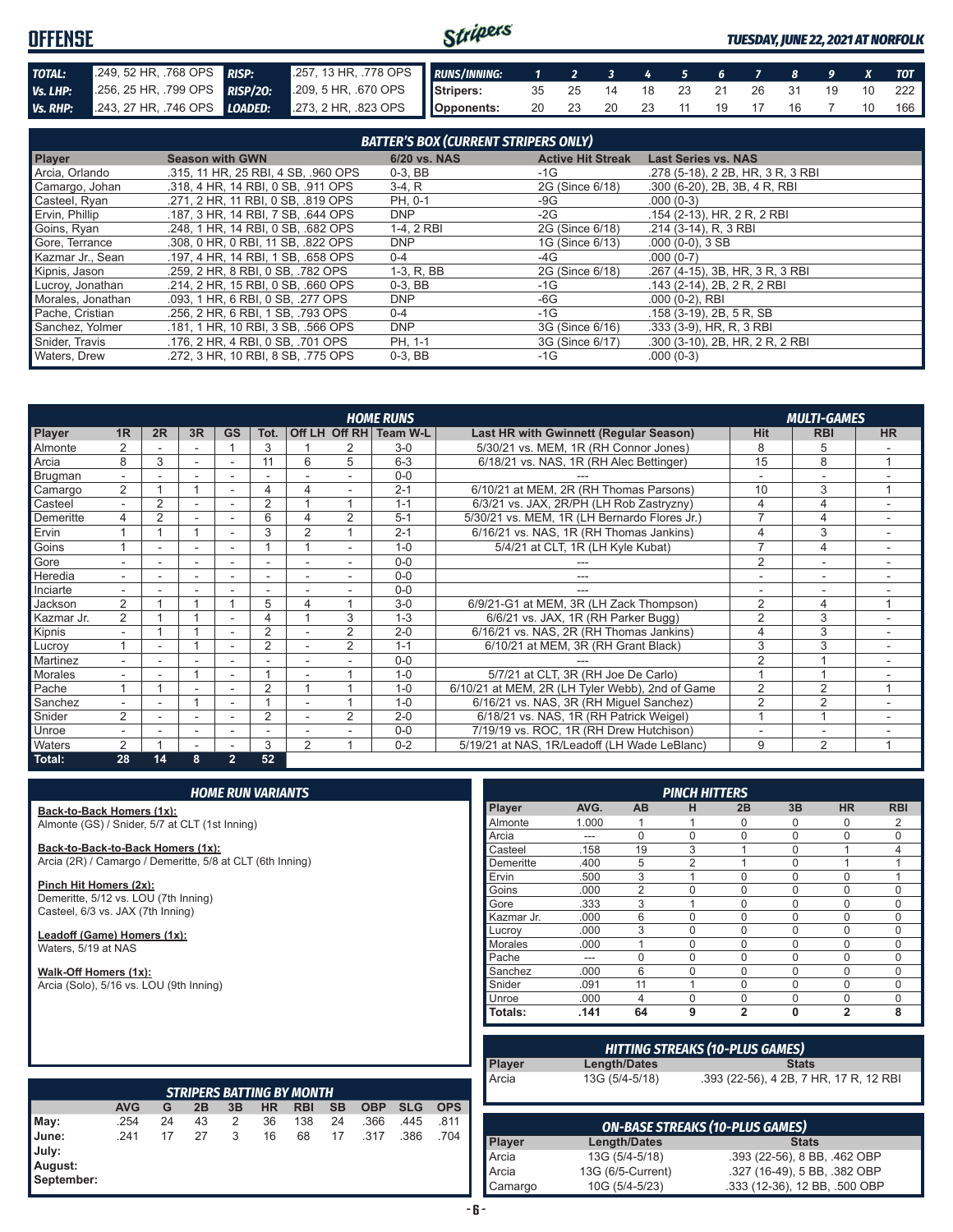## **ORLANDO ARCIA - SS - #13**

- **• Leaderboard:** Entering 6/22, ranks among Triple-A East top 10 in R (1st, 37), H (1st, 52), TB (2nd, 96), XBH (T-3rd, 22), HR (5th, 11), AVG (7th, .315), 2B (T-7th, 11), SLG (10th, .582), and OPS (10th, .960).
- **• 2021 with GWN: Riding a 13G on-base streak since 6/5, batting .327 (16-for-49, 4 2B, 3 HR, 10 R, 7 RBI, 5 BB, 1 SB, .974 OPS)** ... **5/4-5/18:** Hit safely in each of his first 13G (.393, 7 HR, 17 R, 12 RBI, 2 SB, 1.301 OPS) ... **5/9 at CLT:** Tied GWN's single-game homer record with 3 solo blasts (3-for-4, 4 R, 4 RBI) ... **5/15 vs. LOU:** Launched game-winning solo HR (#6) in 8th ... **5/16 vs. LOU:** Blasted walk-off solo HR (#7) in 9th ... **6/10 at MEM:** Set season high with 4 hits (4-for-5, 2B, 2 R) ... **6/18 vs. NAS:** Went 3-for-5 with 3 XBH, including solo HR (#11) and game-tying double in 10th, scored walk-off winning run.
- **• 2021 with MIL:** Was on Milwaukee's Opening Day roster and batted .091 (1-for-11, 1 RBI) in 4G before being traded to Atlanta on 4/6 (sent to Alternate Training Site). **• Spring Training:** .191, 4 2B, 4 R, 6 RBI, .517 OPS in 19G with Milwaukee.
- **• 2020:** Spent 59 games with the Brewers, batting .260 (10 2B, 1 3B, 5 HR, 22 R, 20 RBI, 2 SB) ... Played in 2 Postseason games (.143, 1-for-7, 1 HR, 2 RBI).
- **• Acquired:** Via trade with Milwaukee in exchange for RHP Chad Sobotka and RHP Patrick Weigel (4/6/21) ... Originally signed by Milwaukee as a NDFA (10/22/10).
- **• MLB Career:** .244, 69 2B, 7 3B, 42 HR, 180 RBI, 39 SB in 542G with Milwaukee (2016-21) ... Played in the Postseason from 2018-20 (.295, 4 HR, 6 RBI in 13G).

#### **JOHAN CAMARGO - INF - #17**

- **• Leaderboard:** Entering 6/22, ranks among Triple-A East top 10 in OBP (4th, .416), AVG (6th, .318), and R (T-9th, 25).
- **• 2021 with GWN: Has 6 multi-hit efforts in his last 9G since 6/10, batting .432 (16-for-37, 2 2B, 1 3B, 1 HR, 7 R, 4 RBI, 1.083 OPS)** ... **5/4-5/22:** Hit safely in each of his first 9G (.364, 2 2B, 3 HR, 13 R, 8 RBI) ... **5/8 at CLT:** Notched his first career multi-homer game (2-for-4, 2 HR, 2 RBI) ... **6/5 vs. JAX:** Started 5-4-3 triple play, Gwinnett's first since 5/28/19 at TOL ... **6/10 at MEM:** Homered for first time since 5/8 (2-run, #4) in 4-for-5, 2-RBI effort.
- **• Gwinnett Career:** Has hits in 62 of 83G since 2017, batting .336 (110-for-327, 22 2B, 2 3B, 13 HR, 58 R, 56 RBI, 1 SB, .937 OPS).
- **• 2021 with ATL:** In 5 stints with the Braves, batting .000 (0-for-15, 1 R) in 14G.
- **• Spring Training:** .186, 2 2B, 1 HR, 4 R, 3 RBI in 18G with Atlanta.
- **• 2020:** Made Braves' Opening Day roster and batted .200 (8 2B, 4 HR, 16 R, 9 RBI) in 35G ... Added to the NLCS roster in place of injured Adam Duvall prior to Game 2 and played in 4G (.250, 2-for-8, 1 2B, 1 RBI).
- **• Acquired:** NDFA (7/2/10) out of Panama City, Panama.
- **• MLB Career:** .258, 68 2B, 4 3B, 34 HR, 144 RBI, 2 SB in 360G with Atlanta (2017- 21) ... Played in 2018 and 2020 Postseasons (.087, 1 2B, 1 RBI in 8G).

## **RYAN CASTEEL - 1B/C - #9**

- **• 2021 with GWN: 5/15-5/18:** Had 6 RBI in 3G span, including 5/15 vs. LOU (1-for-2, GW 3-run double, 3 RBI) and 5/16 vs. LOU (1-for-3, HR, 2 RBI) ... **6/2 vs. JAX:** Notched a pinch-hit 2-run double ... **6/3 vs. JAX:** Hit a pinch-hit 2-run HR (#2).
- **• Spring Training:** Did not play in Atlanta's MLB camp.
- **• 2020:** Was not on the Braves' 60-man player pool ... Did not play.
- **• 2019:** Played 118G with Double-A Mississippi, batting .263 (21 2B, 2 3B, 21 HR, 73 RBI, .811 OPS) ... Ranked 2nd in the Southern League in homers and RBI, 3rd in slugging (.477) ... Was his 2nd career 20-homer season (hit 22 in 2013).
- **• Acquired:** MiLB FA (3/14/21) ... Originally Colorado's 17th-round pick in 2010 out of Cleveland State Community College (Cleveland, TN).

## **PHILLIP ERVIN - OF - #18**

- **• Leaderboard:** Entering 6/22, ranks among Triple-A East top 10 in BB (T-10th, 21).
- **• 2021 with GWN: 6/2 vs. JAX:** Hit a decisive 3-run HR (#1) and tallied a seasonhigh 4 RBI (1-for-4, R) ... **6/13 at MEM:** Belted a game-tying 2-run HR (#2) with 2 outs in the 9th of an eventual 7-6 loss (1-for-3, 1 R, 2 RBI).
- **• Spring Training:** .276, 0 HR, 2 RBI, 1 SB, .647 OPS in 18G with Atlanta ... DFA'd on 3/28, outrighted to the Alternate Training Site on 4/3.
- **• 2020:** Between Cincinnati and Seattle, hit .149 with 3 2B, 4 RBI, 1 SB in 37G ... DFA'd by the Reds (8/28), Mariners (12/16), and Chicago Cubs (2/20/21).
- **• Acquired:** Off waivers from the Chicago Cubs (2/22/21) ... Originally Cincinnati's 1st-round pick (27th overall) in 2013 out of Samford University (Homewood, AL).
- **• MLB Career:** .247, 26 2B, 8 3B, 17 HR, 68 RBI, 15 SB in 237G with CIN, SEA (2017-20) ... Talled 7 of his 8 career triples in 2019 (ranked 7th in NL).

#### **RYAN GOINS - INF - #8**

- **• 2021 with GWN: 5/4 at CLT:** Hit Gwinnett's first homer of the season (opposite field, solo) ... **5/12 vs. LOU:** Set season highs for hits (3-for-4) and RBI (3) ... **5/27- 6/9:** Posted a 7G hitting streak (.375, 9-for-24, 2 2B, 3 R, 2 RBI).
- **• Triple-A Career:** Has played for BUF (2013-16), LHV (2018), CLT (2019), and GWN (2021) ... Was teammates with MGR Matt Tuiasosopo in 2014 with the Bisons.
- **• Spring Training:** .391, 2 2B, 0 HR, 5 RBI, 0 SB, .960 OPS in 16G with Atlanta.
- **• 2020:** Played in 14G with the Chicago White Sox, batting .000 (0-for-9, 4 R) ... Spent most of the year at the Alternate Training Site in Schaumburg, IL.
- **• Acquired:** MiLB FA (2/25/21) ... Originally Toronto's 4th-round pick in 2009 out of Dallas Baptist University (Dallas, TX).
- **• MLB Career:** .228, 71 2B, 12 3B, 22 HR, 158 RBI in 555G with TOR, KC, CWS (2013-20) ... Played for TOR in 2015, 2016 Postseason (.146, 1 HR, 5 RBI in 14G).

#### **TERRANCE GORE - OF - #5**

- **• Leaderboard:** Entering 6/22, ranks among Triple-A East top 10 in SB (4th, 11).
- **• 2021 with GWN:** Is 11-for-12 (91.6%) in stolen base attempts over 15G, has a pair of 2-steal games (5/18 at NAS, 6/18 vs. NAS) ... **6/9-G2 at MEM:** Stole 3rd and scored winning run in 8th inning of 3-1 victory.
- **• Spring Training:** Did not play in Atlanta's MLB camp.
- **• 2020:** Logged 2G in his lone season with the Los Angeles Dodgers (0 PA).
- **• Acquired:** MiLB FA (2/18/21) ... Originally Kansas City's 20th-round pick in 2011 out of Gulf Coast Community College (Panama City, FL).
- **• MLB Career:** .224, 2 2B, 1 3B, 0 HR, 1 RBI, 40 SB in 102G with KC, CHC, LAD (2014-20) ... Played in the Postseason with KC (2014-15) and CHC (2018), going 0-for-2 with 3 R, 5 SB ... Won World Series with the Royals in 2015.

## **SEAN KAZMAR JR. - INF - #4**

- **• 2021 with GWN: 5/25 vs. MEM:** Lined a walk-off single in the 9th for a 2-1 win, his first career walk-off RBI with Gwinnett ... **6/6 vs. JAX:** Tied Joey Terdoslavich for 3rd on Gwinnett's career home run list (#41, 1-for-4, 1 RBI).
- **• Gwinnett Career:** Batting .266 (635-for-2386, 131 2B, 12 3B, 41 HR, 290 R, 284 RBI, 24 SB) in 695G over 8 seasons ... Leads Gwinnett in career G, AB, H, TB (913), 2B, R, RBI ... Ranks 2nd in career 3B (12) ... Ranks T-3rd in career HR (41).
- **• 600 Club:** His 635 hits are 4th-most in Richmond/Gwinnett history (Larry Whisenton leads with 657 hits) ... Is one of 5 players in RICH/GWN history with 600 hits.
- **• 2021 with ATL:** Contract selected on 4/17, has spent 2 stints with Atlanta (4/17- 4/23, 5/4-5/7), going 0-for-2 ... Pinch hit on 4/17 at the Chicago Cubs, marking his first MLB appearance in 4,589 days since 9/23/08 with San Diego ... The last player with a bigger gap between MLB appearances was Ralph Winegarner (13 years, 14 days between 6/23/36 with CLE and 7/7/49 with STL).
- **• Spring Training:** .409, 3 HR, 9 RBI, 0 SB, 1.415 OPS in 25G with Atlanta.
- **• 2020:** Was an NRI to Braves Spring Training, but not on 60-man player pool.
- **• Acquired:** MiLB FA (12/7/20) ... Originally San Diego's 5th-round pick in 2004 out of the College of Southern Nevada.
- **• MLB Career:** .195, 1 2B, 0 3B, 0 HR, 2 RBI in 22G with San Diego (2008) and Atlanta (2021).

### **JASON KIPNIS - INF - #22**

- **• 2021 with GWN: 5/28 vs. MEM:** Belted a decisive 3-run HR (#1, 2-for-3, 3 RBI) ... **6/16 at NAS:** Hit another game-winning HR (#2), a 2-run shot (2-for-4, 2 R, 2 RBI).
- **• Spring Training:** .241, 1 2B, 1 HR, 2 R, 3 RBI in 12G with Atlanta ... Released on 3/27, re-signed to MiLB deal on 3/29.
- **• 2020:** In his lone season with the Chicago Cubs, hit .237 (8 2B, 1 3B, 3 HR, 16 RBI, 1 SB) in 44G ... Played in 2G during the Postseason (0-for-3, 1 BB, 1 SO) ... Elected Free Agency on 10/28.
- **• Acquired:** MiLB FA (3/29/21) ... Originally Cleveland's 2nd-round pick in 2009 out of Arizona State University (Tempe, AZ).
- **• MLB Career:** .260, 260 2B, 24 3B, 126 HR, 545 RBI, 136 SB in 1,165G with CLE, CHC (2011-20) ... Was 2-time AL All-Star with the Indians (2013, 2015) ... Hit .192 (3 2B, 1 3B, 4 HR, 9 RBI) in 26G during the Postseason with CLE (2013, 2016-18) and CHC (2020).

## **JONATHAN LUCROY - C - #62**

- **• 2021 with GWN: 5/26 vs. MEM:** Went 2-for-4 with a 3-run double and 4 RBI ... **6/10 at MEM:** Blasted a 3-run homer (#2, 2-for-3, 3 RBI) ... **6/18 at NAS:** Hustled up the 1B line to force a walk-off throwing error (Keston Hiura) in 8-7 win (1-for-5, 2B, RBI).
- **• 2021 with WSH:** Signed by Washington on 4/6, played 5G (.357, 5-for-14, 1 2B, 2 RBI) ... DFA'd on 4/12, outrighted and elected free agency on 4/14.
- **• Spring Training:** .333, 1 2B, 1 R, .867 OPS in 14G with Chicago White Sox ... Released on 3/30 (had signed a MiLB deal on 2/11).
- **• 2020:** Signed by Boston to a MiLB deal on 2/19 ... Contract selected on 7/17 and played in 1G (7/24 vs. BAL, no AB) ... DFA'd on 7/29, released on 9/15 ... Signed with Philadelphia on 9/15 and joined Alternate Site (no MLB call-up).
- **• Acquired:** MiLB FA (5/17/21) ... Originally Milwaukee's 3rd-round pick in 2007 out of the University of Louisiana-Lafayette.
- **• MLB Career:** .274, 217 2B, 24 3B, 108 HR, 547 RBI, 30 SB in 1,208G with MIL, TEX, COL, OAK, LAA, CHC, BOS, WSH (2010-21) ... 2-time NL All-Star (2014, 2016 with MIL) ... Played in Postseason for MIL (2011), TEX (2016), COL (2017), OAK (2018), batting .235 with 1 HR, 6 RBI in 15G.

#### **JONATHAN MORALES - C - #20**

- **• 2021 with GWN: 5/7 at CLT:** Tied his single-game career high with 5 RBI, going 2-for-6 with a 3-run HR (#1) in the 9th.
- **• Spring Training:** .250, 0 HR, 1 RBI, 0 SB, 1.200 OPS in 12G with Atlanta.
- **• 2020:** Spent entire year at Braves Alternate Site in Gwinnett (no MLB debut) ... Played for Caguas of the Puerto Rican Winter League (.394, 3 HR, 9 RBI in 13G), earning PWL Postseason All-Star honors.
- **• 2019:** Hit .240 (13 2B, 2 HR, 27 R, 25 RBI) in 80G between Double-A Mississippi and Gwinnett ... Logged 1 game during the IL Playoffs (0-for-1, BB).
- **• Acquired:** Braves' 25th-round pick in 2015 out of Miami-Dade Community College.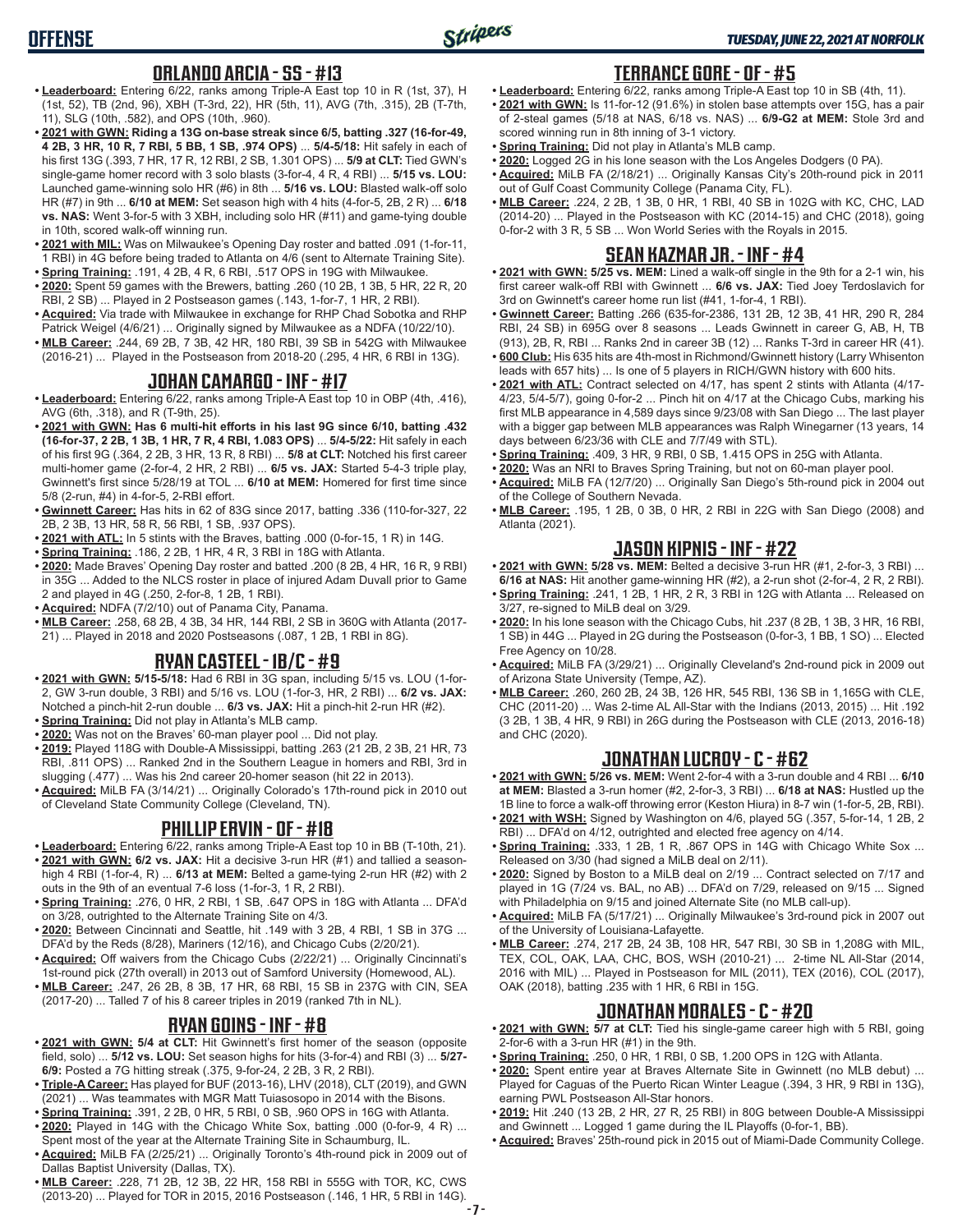#### **CRISTIAN PACHE - OF - #15**

- **• MLB.com Prospect Ranks:** #1 (Braves Top 30), #10 (Top 100).
- **• 2021 with GWN:** Joined Stripers on a rehab assignment from 5/29-6/1, played 1G before being activated and optioned on 6/2 ... **6/5 vs. JAX:** Went 3-for-6 with 2 doubles, including game-tying 2-run double in 9th ... **6/10 at MEM:** Tallied his first career multi-homer game (3-for-5, 2 HR, 3 R, 4 RBI).
- **• 2021 with ATL:** On Atlanta's Opening Day roster for the first time ... Hit .111 (3 2B, 1 HR, 6 R, 4 RBI) in 22G ... Placed on IL twice, on 4/14 and 5/14 ... Was at the Alternate Training Site from 4/24-4/30.
- **• Spring Training:** .184, 2 2B, 1 3B, 4 R, 3 RBI, 2 SB in 17G with Atlanta.
- **• 2020:** Spent most of the year at the Braves Alternate Training Site ... Made his MLB debut on 8/21 vs. Philadelphia (1-for-4) ... Played just 2G during regular season (.250) ... Also made MLB Postseason debut (.182, 1 2B, 1 HR, 4 R, 4 RBI in 12G).
- **• 2019:** Between Mississippi (104G) and Gwinnett (26G), hit .277 (36 2B, 9 3B, 12 HR, 63 R, 61 RBI, 8 SB, .802 OPS) in 130G ... Named a Southern League Postseason All-Star and MLB All-Star Futures Game participant.
- **• Acquired:** NDFA (7/4/15) out of Santo Domingo Centro, D.R.
- **• MLB Career:** .119, 3 2B, 0 3B, 1 HR, 4 RBI, 0 SB in 24G with Atlanta (2020-21).

#### **YOLMER SANCHEZ - INF - #2**

- **• 2021 with GWN: 5/7 at CLT:** Went 3-for-5 with 3 runs, 3 RBI and Gwinnett's first triple of the year ... **6/9-G2 at MEM:** Stole home plate as part of a double-steal with Drew Waters, scored the tying run in 3-1 win (1-for-2, R, SB) ... **6/16 vs. NAS:** After going 30G without a homer, launched his 1st of the year (3-run, 1-for-2, 3 RBI).
- **• Spring Training:** .190, 0 XBH, 2 RBI, 1 SB, .451 OPS in 15G with Baltimore ... DFA'd on 3/27, released on 3/30.
- **• 2020:** Played 11G with the Chicago White Sox, batting .313 (3 2B, 1 HR, 1 RBI, 1.164 OPS) ... Made his MLB Postseason debut in the ALWCS (1G, no at-bat).
- **• Acquired:** MiLB FA (3/31/21) ... Originally a NDFA with Chi. White Sox (5/29/09).
- **• MLB Career:** .245, 113 2B, 24 3B, 32 HR, 215 RBI, 30 SB in 657G with the Chicago White Sox (2014-20) ... Won an AL Gold Glove in 2019 (.987 FPCT at 2B).

## **TRAVIS SNIDER - OF/INF - #26**

- **• 2021 with GWN: 5/5-5/9:** Drew 8 walks in his first 3G ... **6/3 vs. JAX:** Recorded his first multi-hit game (2-for-3, R) ... **6/18 vs. NAS:** Homered for the first time since 5/7 at CLT, a solo shot (#2) as part of a 6-run comeback in 8-7 win (1-for-3, 2 RBI). **• Spring Training:** Did not play in Atlanta's MLB camp.
- **• 2020:** Signed by Miami on 7/24 and reported to the Marlins' Alternate Training Site in Jupiter, FL, but was released on 8/27 and did not reach the Majors.
- **• 2019:** Played for Triple-A Reno in Arizona's system (.294, 22 2B, 4 3B, 11 HR, 41 RBI, 3 SB, .899 OPS in 93G).
- **• Acquired:** MiLB FA (2/26/21) ... Originally Toronto's 1st-round pick (14th overall) in 2006 out of Henry M. Jackson High School (Mill Creek, WA).
- **• MLB Career:** .244, 100 2B, 7 3B, 54 HR, 212 RBI, 22 SB in 630G with TOR, PIT (2008-15) ... Played for PIT in the Postseason from 2013-15 (.250, 1-for-4 in 3G).

#### **DREW WATERS - OF - #11**

- **• Leaderboard:** Entering 6/22, ranks among Triple-A East top 10 in SB (T-8th, 8).
- **• MLB.com Prospect Ranks:** #2 (Braves Top 30), #26 (Top 100 Prospects).
- **• 2021 with GWN: Batting .305 (25-for-82, 4 2B, 3 HR, 16 R, 9 RBI, 6 SB, .882 OPS) in last 22G since 5/15** ... **5/18 at NAS:** Recorded his first career multi-HR game (3-for-5, 2 HR, 3 RBI) and became the first GWN player to homer from both sides of the plate since Mel Rojas Jr. (7/7/16 at CLT) ... **5/19 at NAS:** Fell a triple shy of the cycle in his first 4-hit game at Triple-A (4-for-5, 2B, HR, 2 R, 2 RBI, 2 SB) ... **6/9-G2 at MEM:** Lined RBI single in 8th (2-for-3, R, RBI) for last-at-bat 3-1 win.
- **• Spring Training:** .500, 1 2B, 0 HR, 2 RBI, 1 SB in 4G with Atlanta.
- **• 2020:** Spent entire year at Braves Alternate Site in Gwinnett (no MLB debut).
- **• 2019:** Hit .309 (40 2B, 9 3B, 7 HR, 80 R, 52 RBI, 16 SB) in 134G with Double-A Mississippi and Gwinnett ... Won Southern League Batting Title (.319, best in MIS history) and Most Valuable Player (1st in MIS history) ... Ranked among MiLB top 5 in doubles (T-3rd, 40) and hits (5th, 163).
- **• Acquired:** Braves' 2nd-round pick in 2017 out of Etowah High School (Woodstock, GA) ... Named Gatorade Georgia Baseball Player of the Year in 2017.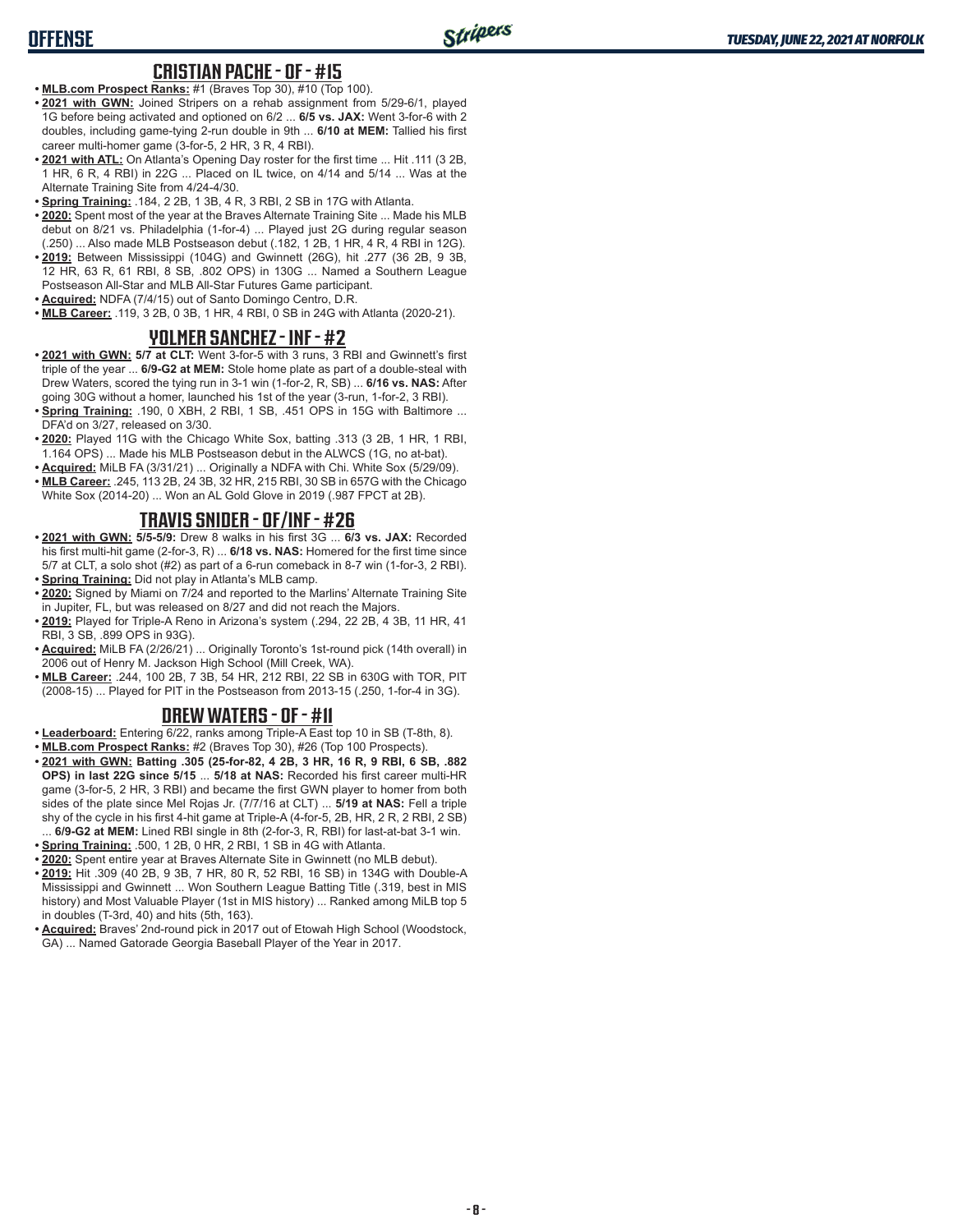# **SEASON SUMMARY**



**HITTING (GAME):**

#### **TEAM HIGHS & LOWS**

| <b>OFFENSE:</b>                                               |  |
|---------------------------------------------------------------|--|
|                                                               |  |
|                                                               |  |
|                                                               |  |
|                                                               |  |
|                                                               |  |
|                                                               |  |
|                                                               |  |
|                                                               |  |
|                                                               |  |
|                                                               |  |
|                                                               |  |
|                                                               |  |
|                                                               |  |
|                                                               |  |
|                                                               |  |
|                                                               |  |
| <b>PITCHING:</b>                                              |  |
|                                                               |  |
|                                                               |  |
|                                                               |  |
|                                                               |  |
|                                                               |  |
|                                                               |  |
|                                                               |  |
| Most Home Runs Allowed, Game 3 (4x, last: 6/20 vs. Nashville) |  |
|                                                               |  |
|                                                               |  |
|                                                               |  |
| <b>DEFENSE:</b>                                               |  |
| Most Double Plays Turned, Game 3 (2x, last: 5/29 vs. Memphis) |  |

Most Triple Plays Turned, Game .......................................... 1 (6/5 vs. Jacksonville) Most Errors, Game ..................................................................3 (5/15 vs. Louisville) Most Stolen Bases Allowed, Game ......................................... 3 (6/17 vs. Nashville) Most Caught Stealing, Game ...................................... 1 (7x, last: 6/11 at Memphis)

**TEAM MISCELLANEOUS** Largest Margin of Victory........................................ 18 Runs (5/7 at Charlotte, 19-1) Largest Margin of Defeat.............................5 Runs (3x, last: 6/12 at Memphis, 1-6) Largest Comeback Win ................................... 6 Runs (6/18 vs. Nashville, 0-6, 8-7) Largest Blown Lead (Loss)...................3 Runs (2x, last: 6/13 at Memphis, 4-1, 6-7) Longest Game, Innings .............................................................12 (5/4 at Charlotte) Longest Game, Time ..............................................................4:26 (5/4 at Charlotte) Longest 9.0-Inning Game, Time ...........................................3:41 (6/11 at Memphis) Shortest 9.0-Inning Game, Time ..........................................2:09 (5/22 at Nashville) Largest Home Attendance ................................................ 4,184 (6/18 vs. Nashville) Largest Road Attendance .................................................10,716 (5/22 at Nashville) Longest Total Delay..............................................................1:15 (6/11 at Memphis) Long Multi-Game Scoring Drought .........................................18 Innings (5/22-5/25) Long Multi-Game Scoreless Streak ..........................................16 Innings (6/9-6/11)

#### **INDIVIDUAL HIGHS & LOWS**

| <u></u>          |                                                                  |
|------------------|------------------------------------------------------------------|
|                  |                                                                  |
|                  |                                                                  |
|                  |                                                                  |
|                  |                                                                  |
|                  |                                                                  |
|                  |                                                                  |
|                  |                                                                  |
|                  |                                                                  |
|                  |                                                                  |
|                  |                                                                  |
|                  |                                                                  |
|                  |                                                                  |
|                  |                                                                  |
|                  |                                                                  |
| PITCHING (GAME): |                                                                  |
|                  |                                                                  |
|                  |                                                                  |
|                  |                                                                  |
|                  |                                                                  |
|                  |                                                                  |
|                  |                                                                  |
|                  |                                                                  |
|                  |                                                                  |
|                  |                                                                  |
|                  |                                                                  |
|                  | Earned Runs (Start) 6 (2x, last: De La Cruz, 6/18 vs. Nashville) |
|                  |                                                                  |
|                  |                                                                  |

#### **DEFENSE (GAME):**

Low-Hit 9.0 IP CG.............................................................................................None Low-Run 9.0 IP CG ..........................................................................................None

#### **STREAKS**

#### **OFFENSIVE (LONGEST IN 2021 ONLY):**

#### **PITCHING (LONGEST IN 2021 ONLY)**

19 Runs ....................................................................................... 5/7/21 at Charlotte 10 Runs in an Inning.................................................4/17/11 at Durham (6th Inning) 23 Hits .........................................................................................8/19/12 at Durham Get No-Hit................................................7/5/19-G1 vs. Durham (3 Pitchers, 7.0 IP) 8 Doubles ....................................................................................... 4/8/14 at Norfolk 3 Triples..................................................................................8/20/16 vs. Rochester 6 Homers.....................................................................................5/24/19 vs. Norfolk 3 Homers in an Inning ..............................................5/8/21 at Charlotte (6th Inning) 10 Extra-Base Hits......................................................................8/2/19 vs. Charlotte 5 Stolen Bases ............................................................................4/27/10 vs. Norfolk 12 Walks...................................................................................... 5/7/21 at Charlotte 18 Strikeouts....................................................................... 6/13/19 at Lehigh Valley Ground Into a Triple Play....................................................... 6/9/21-G1 at Memphis 28-Inning Scoring Drought.................................................4/23/16-4/26/16 (28.2 IP)

#### **LAST TIME IT HAPPENED (GWINNETT REGULAR-SEASON HISTORY)**

**TEAM OFFENSE:**

#### **INDIVIDUAL OFFENSE:**

|                             | Homers, Both Sides of Plate  Drew Waters (5/18/21 at Nashville)            |
|-----------------------------|----------------------------------------------------------------------------|
|                             |                                                                            |
|                             |                                                                            |
|                             | Back-to-Back-to-Back Homers  Arcia/Camargo/Demeritte (5/8/21 at Charlotte) |
|                             |                                                                            |
|                             |                                                                            |
|                             |                                                                            |
|                             |                                                                            |
|                             |                                                                            |
|                             |                                                                            |
|                             |                                                                            |
|                             |                                                                            |
|                             |                                                                            |
|                             |                                                                            |
|                             |                                                                            |
| <b>INDIVIDUAL PITCHING:</b> |                                                                            |
|                             |                                                                            |

| 9.0-Inning No-Hitter (Solo)Todd Redmond (5/28/10 at Louisville)                |  |
|--------------------------------------------------------------------------------|--|
| 9.0-Inning No-Hitter (Comb.) Wooten/Marksberry/Ramirez (6/30/16 at Louisville) |  |
|                                                                                |  |
|                                                                                |  |
| 21 Consecutive Saves Converted Jairo Asencio (9/6/09-8/8/11)                   |  |
| 25.0-Inning Scoreless Streak Stephen Marek, 25.1 IP (6/6/10-8/2/10)            |  |
|                                                                                |  |

# **TEAM PITCHING:**<br>22 Runs Allowed

 $7/13/12$  at Louisville

#### **TEAM DEFENSE:**

| Turn a Triple Play 6/5/21 vs. Jacksonville (Camargo-Kipnis-Snider) |
|--------------------------------------------------------------------|
|                                                                    |

## **TEAM MISCELLANEOUS:**